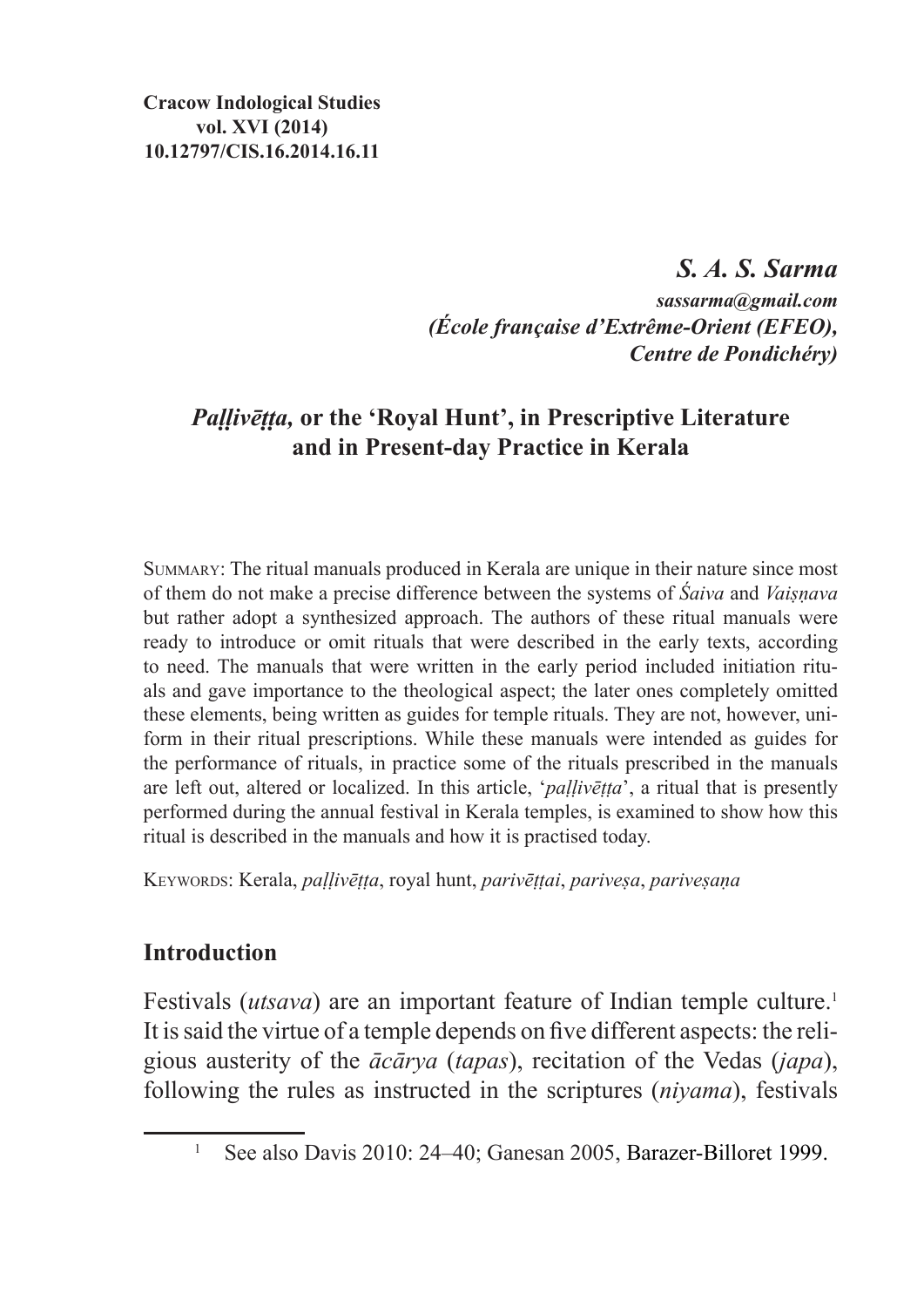(*utsava*), and the giving of food (*annadāna*).2 The *Vijayottarāgama* (Ganesan 2005: 4) lists the effects on those who perform the festival while defining the term *utsava,* underlining the importance of the *utsava*s of a particular temple: "the *utsava* is that which extricates the creatures who have fallen into the stain of ignorance from their bondage, and thereby it brings about the manifestation of their power of knowledge". *Ajitāgama* (25: 1) adds that the *utsava* prevents all misfortune and brings prosperity to the worlds.

In the ritual manuals that are produced in different regions of India, we find descriptions of various types of festival, including daily (*nityotsava*), weekly (*vārotsava*), monthly (*māsotsava*), annual great festivals (*mahotsava*) etc. Kerala, a state in the south-west region of India, iswell known for its temple festivals. The ritual manuals produced in Kerala also describe such festivals, and it is common knowledge that the temples in Kerala, perform a 'great annual festival' (*mahotsava*) that usually goes on for ten days. During this festival, several rituals are performed and among these, on the ninth day, a ritual called *Paḷḷivēṭṭa* (in local vernacular Malayalam) or 'royal hunt', known in some texts of other regions as *mr̥gayā*, is performed with pomp and ceremony. This paper will analyse the way in which this ritual is described in the manuals of Kerala and how it is currently practised.

### **Ritual Manuals of Kerala**

The ritual manuals originating in other parts of India tend to be devoted exclusively to a particular system of worship, such as *Śaiva*, *Vaiṣṇava*, *Śākta* etc. But several of the ones coming from Kerala, commonly called "Kerala-Tantra", do not differentiate between the *Śaiva*  and *Vaiṣṇava* cults. The synthesis of *Śaiva* and *Vaiṣṇava* ritual systems appears to be a unique feature of the theistic ritual literature of

<sup>2</sup> *ācāryatapasāmnāya japena niyamena ca / utsavādannadānena kṣetravr̥ddhis tu pañcadhā* // cf. Sambasivan 2014: 117.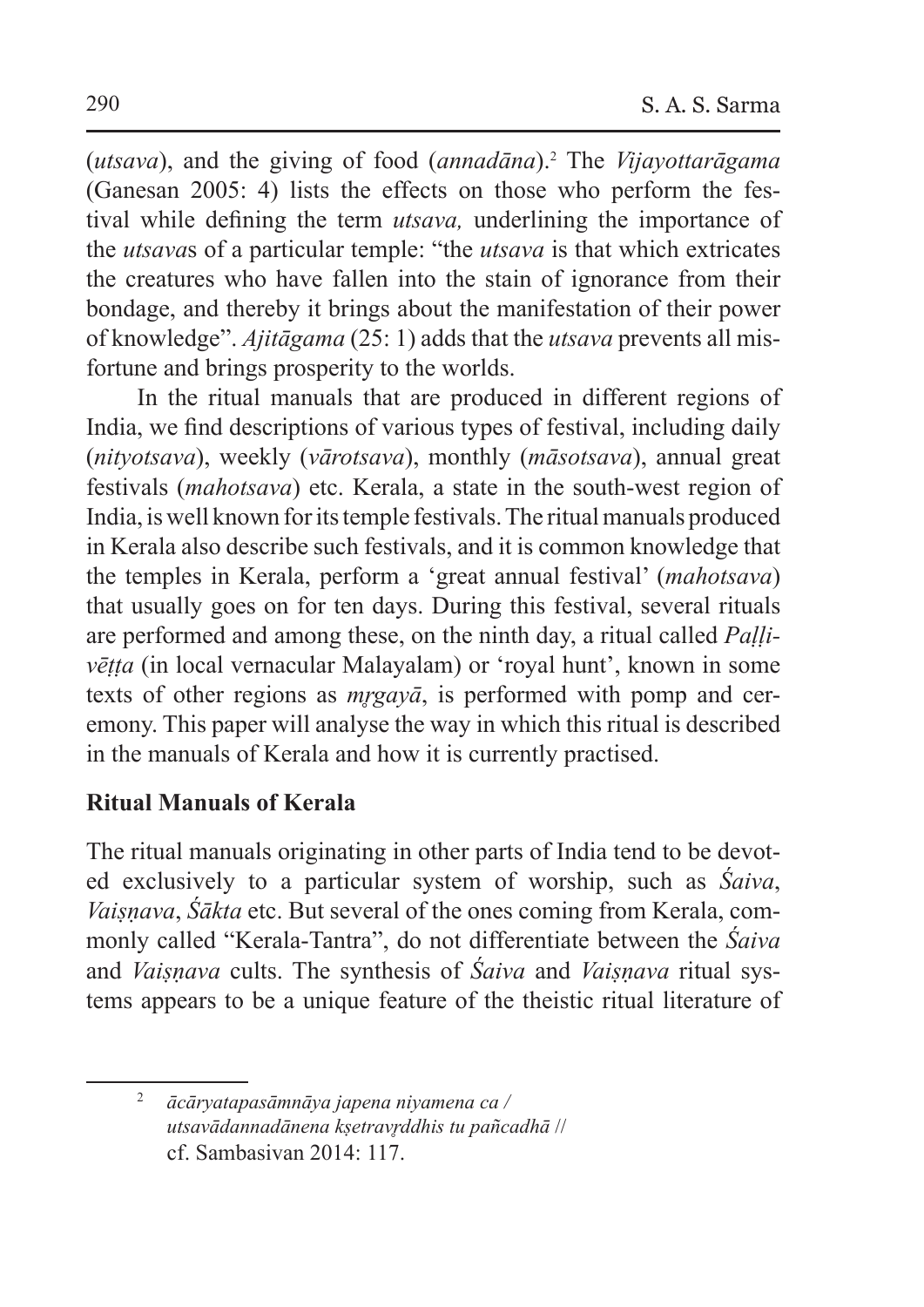Kerala3 . *Īśānagurudevapaddhati*, *Kalaśacandrikā,* the *Puṭayurbhāṣā —*a ritual manual that is written in the local vernacular Malayalam*,* the *Tantrasamuccaya* etc. are typical of this type*.* However, some of the *paddhati*'s produced in Kerala prior to the above mentioned manuals were essentially *Śaiva* or *Vaiṣṇava*. The *Śaivāgamanibandhana* of Murāridatta, *Prayogamañjarī* of Ravi and *Viṣṇusaṃhitā* of Sumati are three examples of this type.

## **Description of the 'Royal Hunt' in Kerala ritual manuals**

The ritual manuals of Kerala contain detailed outlines of the annual temple festival and include the hoisting of the flag, propitiatory oblation of rice inside the temple (*śrībhūtabali*), propitiatory oblation of rice outside the temple (*grāmabali*), the royal hunt (*paḷḷivēṭṭa,* or *mrgayā*) and the ceremonial bath (*tīrtha-snapana*), as well as certain other minor rituals that are performed during the annual festival. They give a great deal of importance to the *bali,* or propitiatory oblation, that is offered inside the temple during the festival days and to a *bali* known as *mahābali* (*Śaivāgamanibandhana*, T. 379, p. 313; *Prayogamañjarī,* 18: 95) or *grāmabali* (*Puṭayūrbhāṣā,* p. 205; *Tantrasamuccaya*, 9: 197) performed the day before the ceremonial bath; this *grāmabali* is offered in the nearby village of the temple, in a garden, in a forest or at a crossroads.

The ritual manuals usually give the 'royal hunt' immediately after the description of the *grāmabali.* In temples where the duration of the annual festival is ten days, the 'royal hunt' takes place on the ninth day, while in those where the annual festival is observed for only seven days, the hunting procession is held on the sixth day.

### **The 'royal hunt' in the early ritual manuals of Kerala**

Both the unpublished *Śivāgamanibandhana*<sup>4</sup> of Murāridatta and

<sup>3</sup> See also Sarma 2012: 104–107.

Manuscripts of this text are available in the Calicut University Manuscript Library (Malayalam Department) Ms. No. 2433; Trivandrum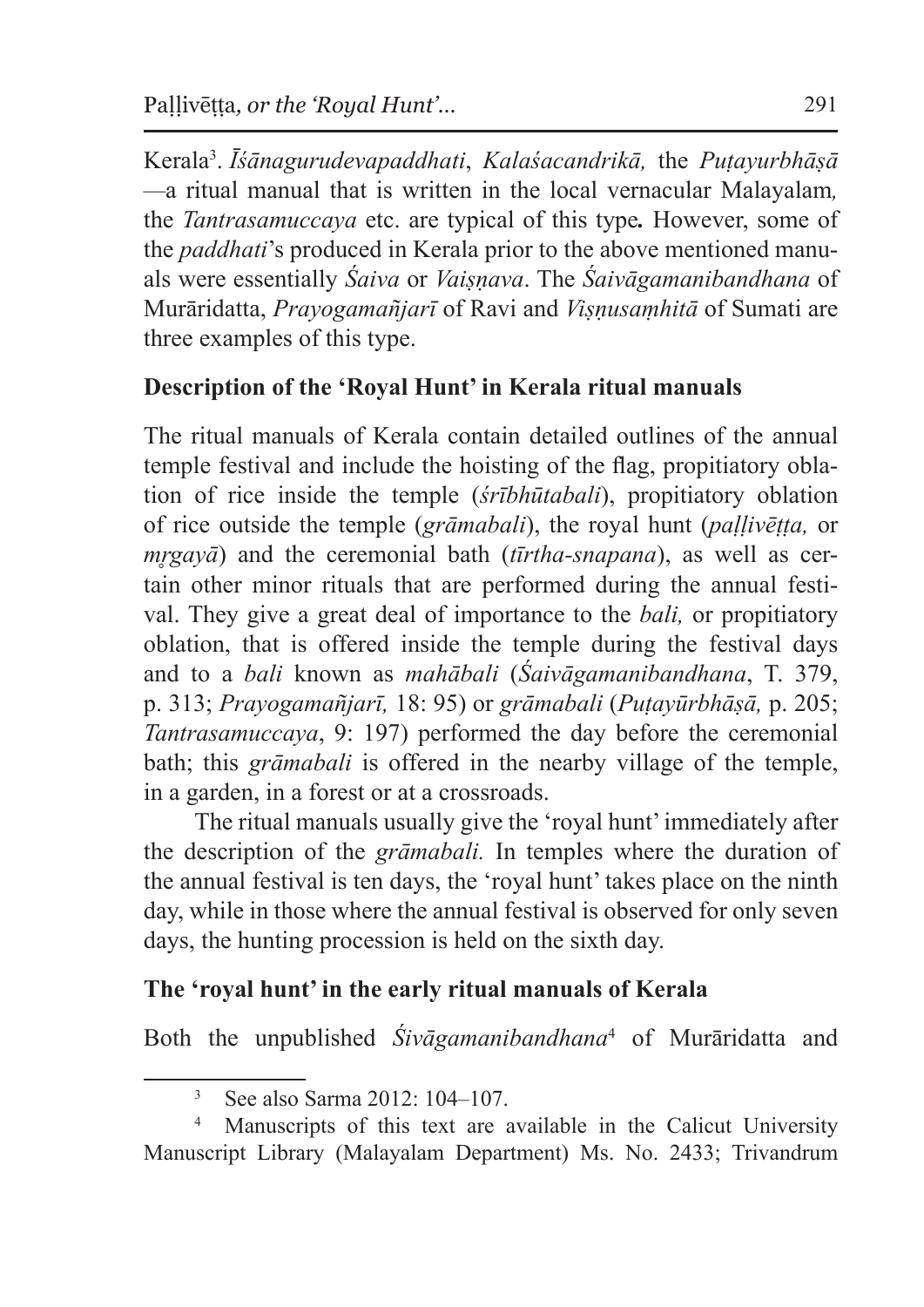the *Prayogamañjarī*<sup>5</sup> of Ravi, two early *Saiva* ritual manuals of Kerala, provide a detailed prescription for the *bali* offered on the days of *utsava.* However, these texts only cursorily mention the *grāmabali* with no mention of the 'royal hunt':

*evaṃ kr̥tvā yathānyāyaṃ kuryād rātrau mahābalim / ārāmeṣu vanānteṣu grāmatīrtheṣu sarvataḥ //* (*Śaivāgamanibandhana,* T. 379, p. 313)

Having done thus according to the prescription, during the night, one should perform the great offering (*mahābali*) in gardens, forest regions, and in holy waters (*grāmatīrtha*) in the village all around.

*pūrvokteṣu baliṃ vidhāya nikhilasthāneṣu pūrvakramāc charvaryāṃ nikhilair janaiḥ parivr̥to vādyaiḥ samastair api / yātrāpūrvadine mahābalim ataḥ kuryāt prabhūtodanair nānābhakṣyavimiśritaiś ca parito grāmasya bāhye punaḥ //* (*Prayogamañjarī* 18: 95)

Having performed the *bali* (offering) during the night in all the above-mentioned places, in the same order as above, surrounded by all the people and by musical instruments of all kinds, then, the day before the *yātrā* (the religious procession), one should offer the great offering [*mahābali*] with an abundance of cooked rice, along with different kinds of dishes, around the village and then (*punaḥ*) outside it.

The *Pradyota*, a commentary on the *Prayogamañjarī* by Trivikrama, omits the 'royal hunt'.6

Manuscripts Library, Ms. No. 18818–22 (5 mss.); French Institute, T. 379, and also in the two private collections of Puliyannūr Mana (Ms. No. 108) and Taraṇanallūr Mana (Ms. No. 177A); See also Sarma 2009: 326–327.

There are twenty-seven chapters (*paṭala*) in this text, and in its twentyfourth and twenty-fifth chapter, the text describes the *utsava*. At the beginning of the twenty-fourth chapter, the text mentions the importance of the festival:

> *sthāpito'pi vidhānena prāsāde parameśvaraḥ utsavaṃ tīrthyātrāñ ca snānaṃ prāpya prasīdati / devasannidhaye cātra maṅgalāyāghaśāntaye utsavaṃ kārayec chaktyā saṃvatsarakr̥taṃ param* // (T. 379, p. 313).

- <sup>5</sup> For a detailed description of this text, see Sarma 2009: 321–326.
- <sup>6</sup> Ms ORI, Trivandrum, T. 413, p. 263.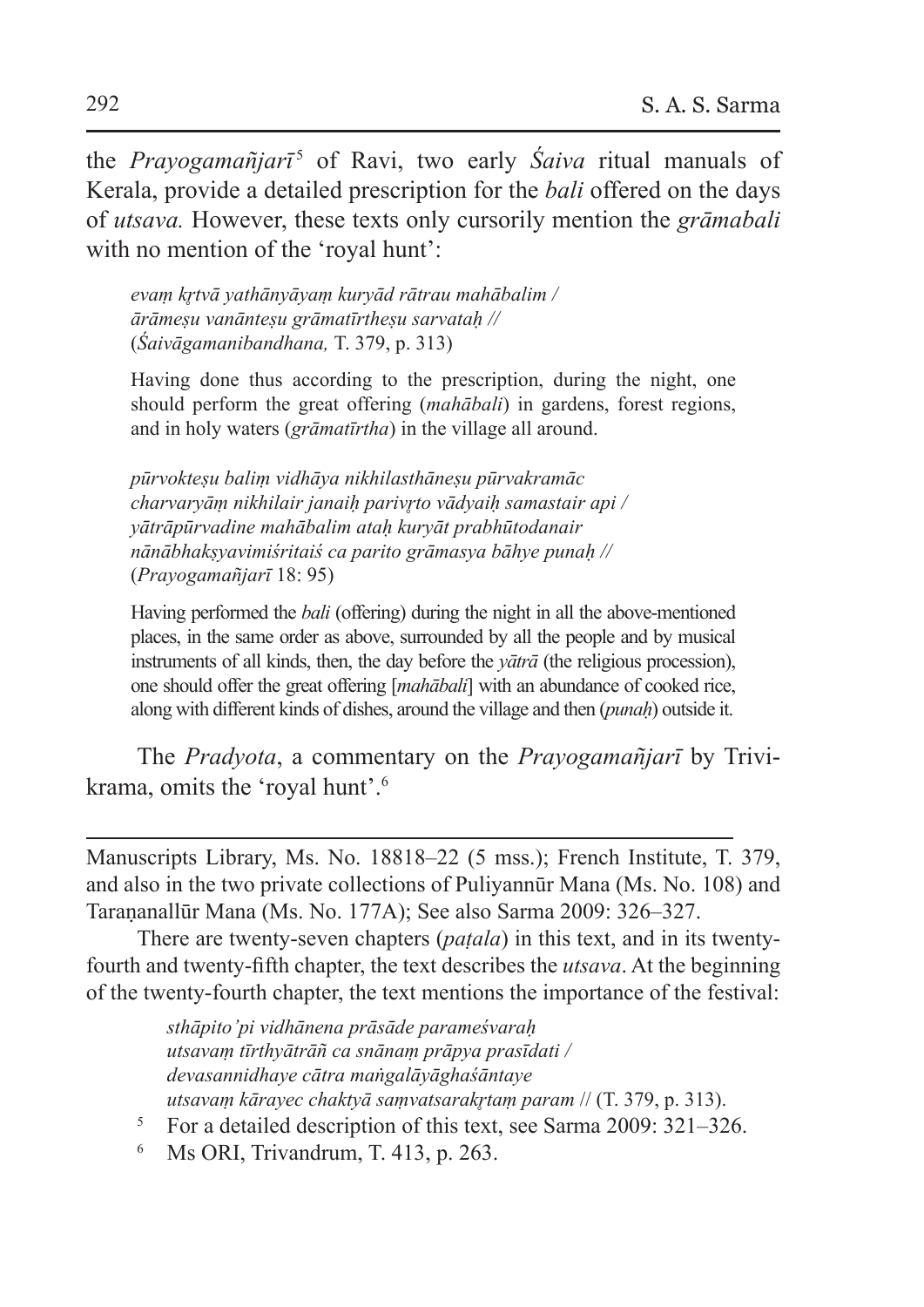Similarly*, Viṣṇusaṃhitā*, a*Vaiṣṇava–paddhati* produced in Kerala, mentions only the *mahābali* with no reference to the 'royal hunt':

*tīrthasnānadināt pūrvadine kr̥tvā mahotsavam // vighneśaṃ devatāś cānyās tatra yatnena pūjayet / tatra sāyaṃ paribhramya datvā caiva mahābalim // praviśya devam ācāryaḥ prārthayet susamāhitaḥ /* (*Viṣṇusaṃhitā* 20: 98cd–100ab)

On the day before the day of the sacred bath, having celebrated a great festivity, one should perform the worship of Ganeśa and other deities in a grand manner. Then, in the evening, one should go around (taking the deities), and give the great offering (*mahābalim*). Then entering [the temple], the *ācārya* should pray to the god, concentrating his mind.

The *Īśānagurudevapaddhati,* which contains rituals related to Śiva as well as to Viṣṇu, provides a lengthy description of the *bali* to be offered on the days of *utsava*, but does not mention *mahābali* (or *grāmabali*) or 'royal hunt', but rather goes on to explicate the rituals that are to be performed on the night before the ceremonial bath.<sup>7</sup>

The *Puṭayūrbhāṣā*<sup>8</sup>, a ritual text in the local vernacular Malayalam, contains, in its ninth chapter, a brief account of the festival, in which there is a mention of *grāmabali*<sup>9</sup> and of a procession of the deity through the village, but no reference to the 'royal hunt'.10

Thus we find that the early ritual texts of Kerala describe a *grāmabali* in their chapters on festivals but do not include the 'royal hunt'. A procession is however mentioned before the *mahābali* (*grāmabali*) in the *Śaivāgamanibandhana* (T. 379: 313), the *Prayogamañjarī* (18: 95) and the *Viṣṇusaṃhitā* (20: 99c). At present in Kerala, apart from a few temples, such as the Guruvāyūr Temple in the Trichur district (a description of the royal hunt that takes place in this temple

<sup>7</sup> cf. *Īśānagurudevapaddhati*, 4: 477.

<sup>8</sup> For more details of this text, see Sarma 2009: 333–334.

<sup>9</sup> In the edition of this text the editor introduces a heading "*grāmabali* (*paḷḷivēṭṭa*)". But the text only describes the *grāmabali* and not the 'royal hunt'.

<sup>10</sup> *Puṭayūrbhāṣā*, 9: 98–100.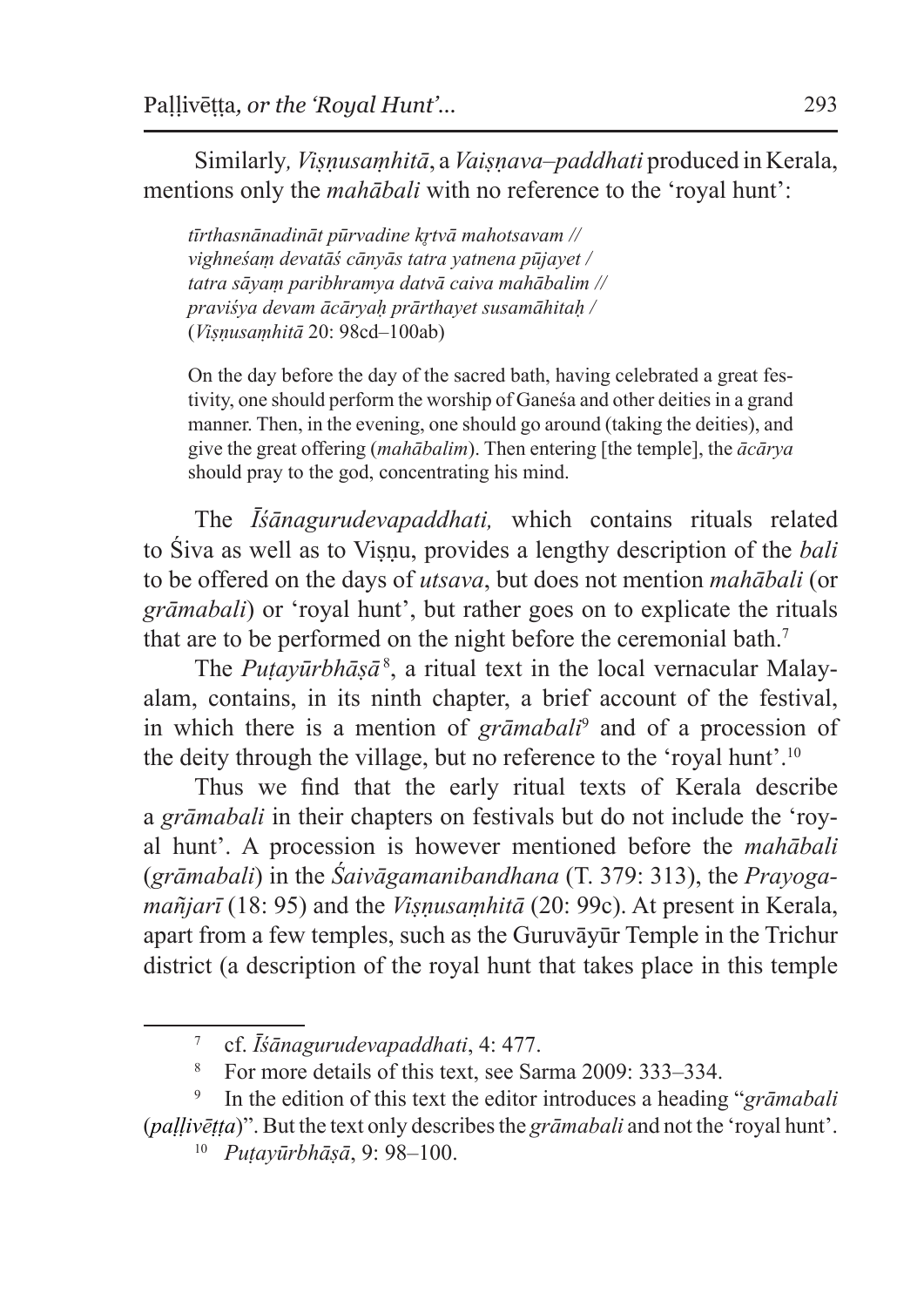is described in the following pages), the *grāmabali* is not observed during the annual festival.

### **Kerala ritual texts that introduce the 'royal hunt'**

In Kerala the introduction of the 'royal hunt' seems to date from the period of *Tantrasamuccaya*<sup>11</sup> by Nārāyaṇa (born 1428 A.D.)<sup>12</sup>. The ninth chapter of this text contains a description of the 'royal hunt' as a part of the rituals related to the annual festival. Most of the temples in Kerala are, even now, following the *Tantrasamuccaya* system for their ritual practices.

The *Tantrasamuccaya* first describes the *bali* to be offered during the days of the festival, followed by a description of the *grāmabali* (*bali* that is offered outside the temple) and the 'royal hunt' as follows:

*tīrthasnānadinādharedyurabhisāyaṃ so'yam ācāryako grāme caityacatuṣpathādiṣu baliṃ kurvan parītyākhile / grāmānte mr̥gayāpracāravihr̥tiṃ kr̥tvā suyodhaiḥ samaṃ pratyāpatya tataḥ svakautukagataṃ mūle samāyojayet //* (*Tantrasamuccaya* 9: 197)

On the day before the sacred bath, around late evening, the *ācārya,* performing the offering in the outskirts of the village, in the places of worship (*caitya*), crossroads and other places, should move around (the village) [and] at the borders of the village the hunting procession should take place with well experienced fighters. Returning thereafter, the [*caitanya*] transferred [from the *utsavabimba*] onto his [viz. the deity's] *kautuka* thread should be joined with the principal (*mūle*) image*.*

However, the text does not refer to the *mr̥gayātrā* or 'hunting procession', as South Indian temple *āgama*s usually do, but instead mentions '*mr̥gayāpracāravihr̥tim*', hunting as a pleasurable activity.

In the *Vimarśinī,* a commentary on the *Tantrasamuccaya*, the commentator, Śaṅkara, describes the 'hunting act' as a game and explicitly

<sup>&</sup>lt;sup>11</sup> For a detailed description of this text, see Sarma 2009: 332–333.

 $12$  cf. Unni 1990: 34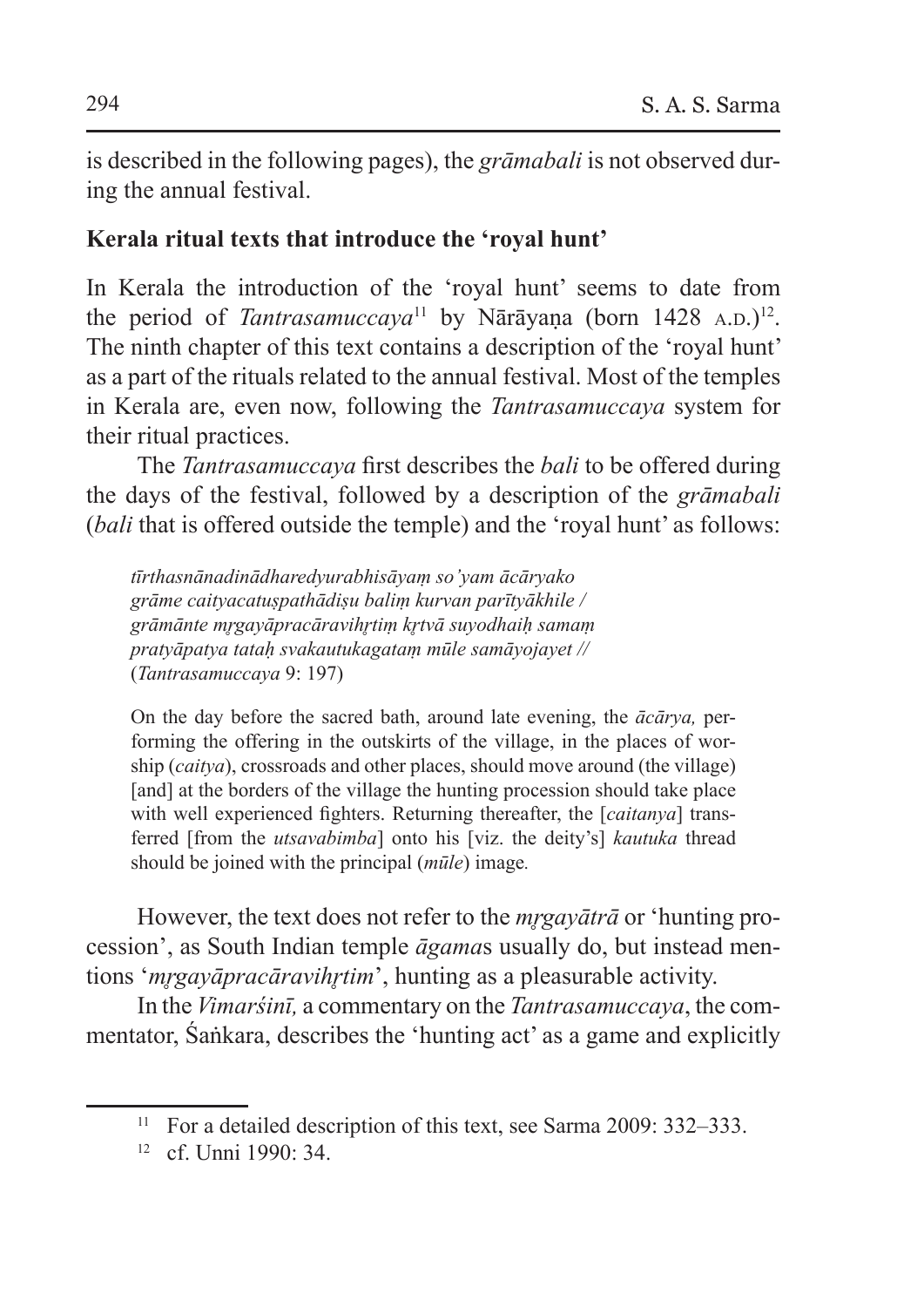sets out the manner in which the act of hunting must be performed in the following comments on the above verse (9: 197):

*tataḥ,* [Then], *tīrthasnānadinādharedyuḥ = tīrthasnānadināt pūrvedyuḥ,*  [on the previous day of the Sacred Bath], *abhisāyaṃ = sāyantanabalikāle,*  [at the time of the *[bali]* offering of the evening], so 'vam  $\vec{a}$  carvakah svav*am evākhile grāme,* [the *ācārya* himself in the whole village], [*caityacatuṣpathādiṣu*] *caityam* = *prasiddhāśvatthādivr̥kṣasthānaṃ,* [the popular places where the holy trees like fig trees are planted], *catuṣpatham = caturṇāṃ pathāṃ saṅgamaḥ* [the junctions [where] four roads meet]*, ādiśabdena viśeṣasthānāntarāṇy ucyante* [by the word *ādi* (etc.) the other special places are referred to]; *tatra tatra baliṃ kurvan,* [in all those places making the offering (*bali*)], *parītya = parito gatvā* [having gone around]*, grāmānte = grāmasamīpasthāne* [in the places near the village]*, suyodhaiḥ = suprasiddhair yoddhr̥bhiḥ, samaṃ= saha,* [with thewell known fighters (hunters)], *mr̥gayāpracāravihr̥tim = tīkṣṇamr̥gahananādikrīḍāṃ, kr̥tvā,* [having done the pleasurable hunting of the cruel animals], *pratyāpatya = punaḥ svasthānam āgamya* [on returning back to the original place]*, tataḥ,* [thereafter], *svakautukagataṃ= devaṃ, mūle = mūlabimbe, samāyojayet |* [should unite the deity in to the principal image]. (*Vimarśinī*  ad *Tantrasamuccaya*, 9: 197)

Another commentary on *Tantrasamuccaya*, the *Vivaraṇa,* comments:

#### *[tīrthasnānadinādharedyur iti] grāmabalimr̥gayābhidhānam|*

[This refers to the (day of) offering of *bali* around the village and the hunting]. *kṣiprabalyanantaraṃ* [after the immediate offering?], *gopurād bahir niṣkramya* [going outside the gateway [of the temple]], *mantrau śārṅgiṇītyādimanubhiś caityacatuṣpathādiṣu baliṃ dadyāt*  [offering should be given in the place of holy fig trees, four road crossings, etc. with the *mantra*s "*mantrau śārṅgiṇi*" etc.] *sarovanagrāmāntasīmādīnām ādiśabdena grahaṇam.* [The lake, gardens, outskirts of village, etc. are to be taken by the word *ādi*.] *mr̥gayāpracāravihr̥tis tv evaṃ divaiva vā syāt*. [The diversion of going hunting could be in the daytime itself also] *pratyāpatyeti. baliṃ vidhāyeti parītyety uktarītyā prāsādaṃ prāpyety arthaḥ.* [Returning back means, after reaching the temple, as it has been said "after offering *bali*" and "surrounding"] (*Vivaraṇa* ad *Tantrasamuccaya* 9: 197)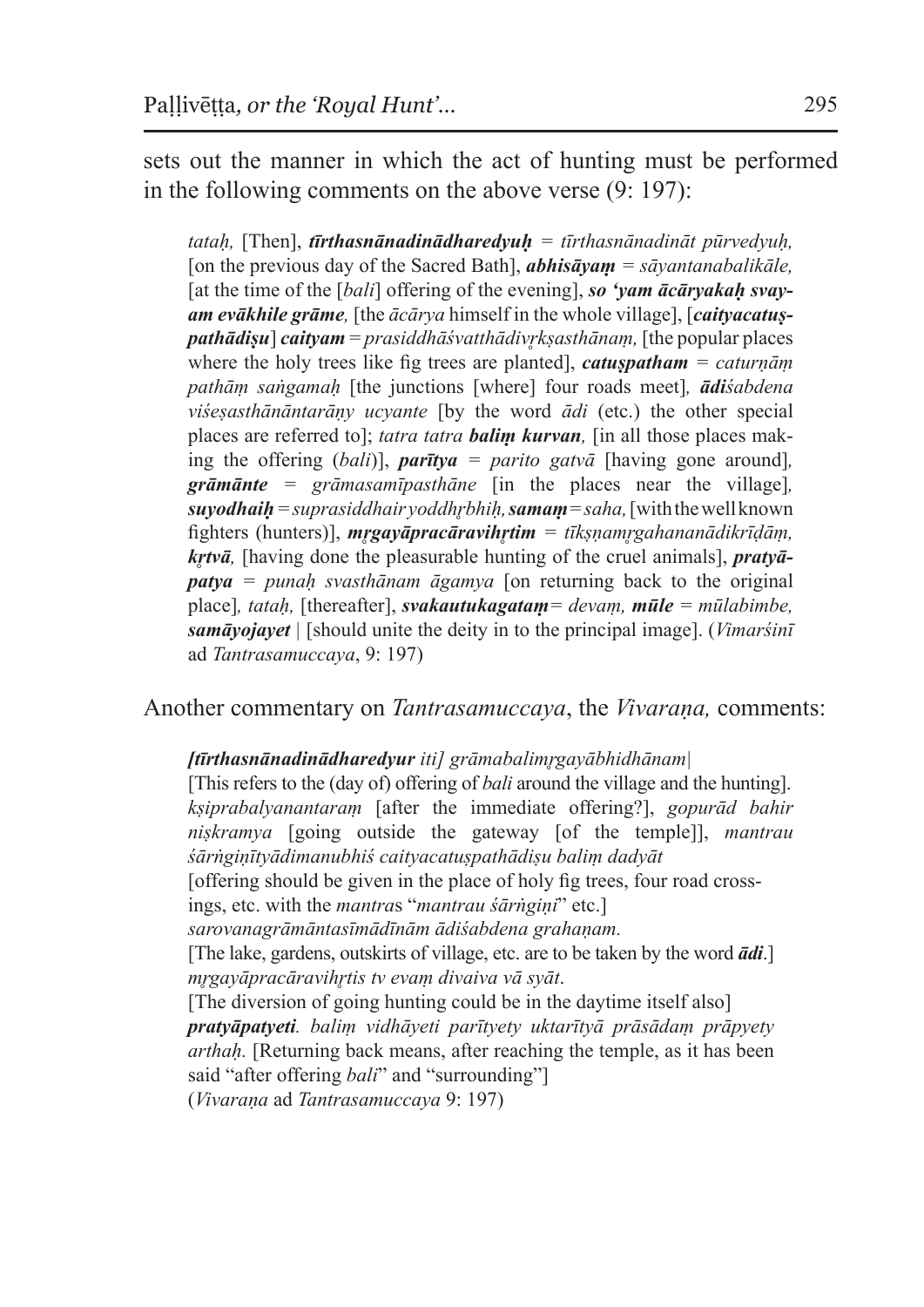The commentator here mentions the '*mrgayāpracāravihrtim*' only as a ritual which may also be performed during the day, without any elaborate description of the ritual itself:

### *mr̥gayāpracāravihr̥tis tv evaṃ divaiva vā syāt*

The diversion of going hunting may also be in daytime

Apart from the *Tantrasamuccaya*, there are two ritual guides written in local vernacular Malayalam which are in use today: the *Kuḻikkāṭṭupacca*, a prose version of the *Tantrasamuccaya,* widely used by the priests of Kerala temples and the *Kriyāpaddhati*, a recently published guide to assist the priests.

The *Kuḻikkāṭṭupacca* (1986: 271), describes the *grāmabali* as a ritual to be performed on the day before the *ārāṭṭu* (ceremonial bath), which takes place after the 'royal hunt' (*paḷḷivēṭṭa*): on the eve of the *ārāṭṭu*, once the *śrībhūtabali* (the *bali* that is offered on the days of festival inside the temple complex) has been performed, the deity should be brought out of the temple (for *grāmabali* and *paḷḷivēṭṭa*). When the Lord comes out through the temple gate (*gopura*) for the *paḷḷivēṭṭa* (royal hunt), *bali* must be offered on both sides of the entrance while the *mūla* is recited, as well as at the roots of auspicious trees, such as *aśva*. Further, *bali* should be offered at the border of the village (*grāmasīma*) followed by a 'hunting call' (*nāyāṭṭuviḷi*) by armed soldiers accompanying the deity. Once the *grāmabali*, and the 'royal hunt' have been performed, the deity should be brought back to the temple in a procession with lights and the playing of musical instruments.

The *Kriyāpaddhati* (2010: 104) also describes the ritual in the same way, but specifies that the offering of *bali* should be made in the location where the 'royal hunt' takes place and also proposes that the chief-priest (*tantri*) announce '*eyyāṃ*' meaning 'let the arrow be loosed'.

There is another ritual manual, the*Anuṣṭhānapaddhati* (1983:164), a late *paddhati* text in prose, which also refers to the '*mr̥gayā*' or hunting: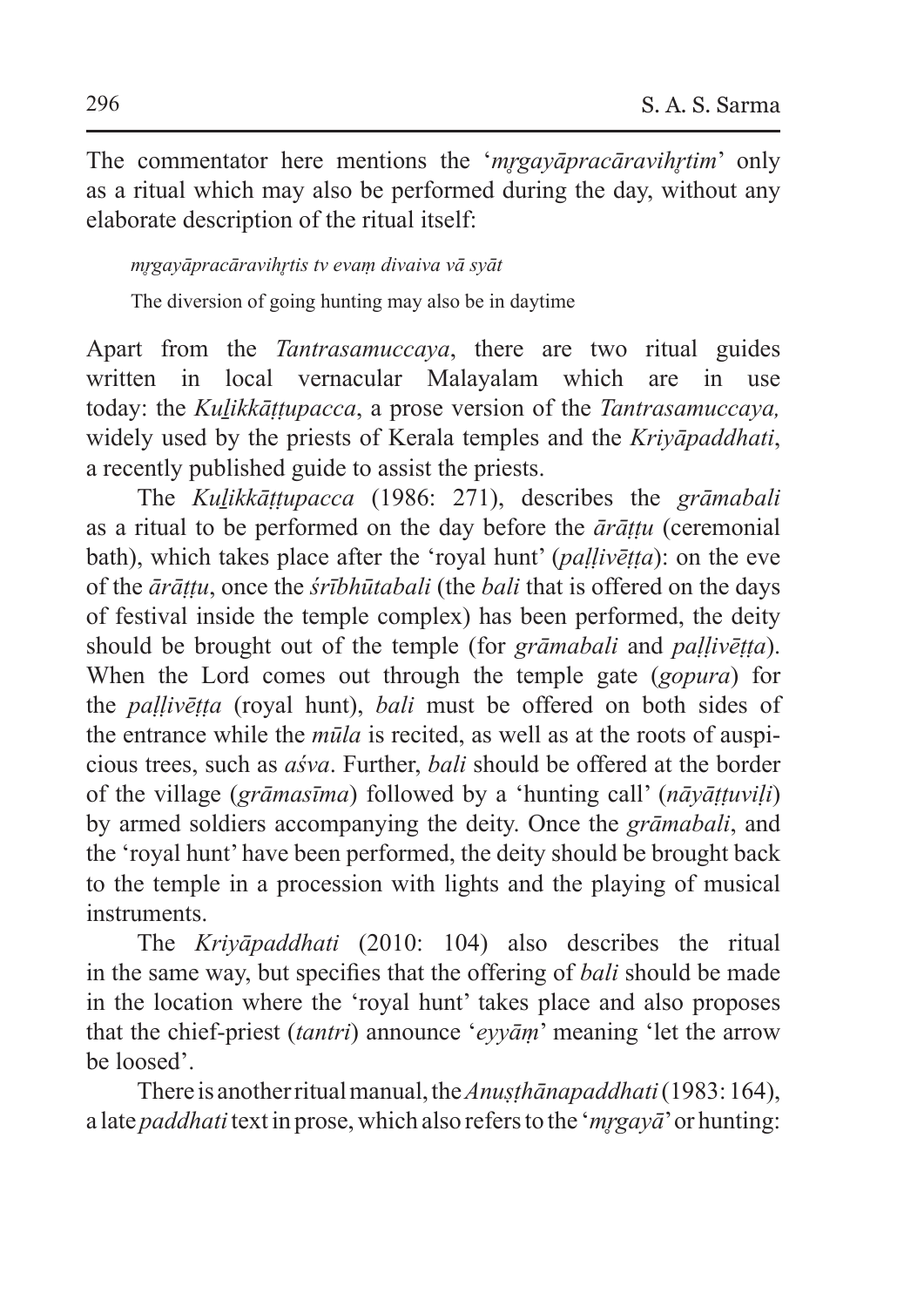*sarvāsu baliṃ datvā grāmānte bhaṭaiḥ saha mr̥gayāṃ kr̥tvā prākārāntarbhāgaṃ praviśya kṣetrapālāya baliṃ datvā tatra samāpayet*<sup>13</sup>

Bestowing offerings in all the directions and having accomplished the hunting with the soldiers at the borders of the village, [and the deity along with the *ācārya*] entering the inner portion of the temple courts, the ritual is to be ended with the offering the *bali* to the guardian deity (*kṣetrapāla*) of the temple.

Here too we see that the text prescribes that the 'royal hunt' be performed along with the soldiers after the *bali* offering.

#### **Performance of the 'royal hunt' ritual in present-day practice**

In the temples of Kerala where the 'royal hunt' ritual takes place, the present-day practice is generally as follows: a mock forest is prepared in a location not far from the temple in which a tender coconut, a symbolic representation of an animal, is placed. The deity mounted on either an elephant or a vehicle (*vāhana*) moves in silent procession towards the mock forest. A man $14$  representing the deity performs the 'royal hunt' ritual by shooting an arrow which pierces the tender coconut. The procession immediately breaks out in music, with the playing of drums and musical instruments and begins to go back to the temple with the deity.

Below are more detailed descriptions of the 'royal hunt' rituals that take place in two well-known temples of Kerala.

<sup>13</sup> In the appendix of the edition of the *Anuṣṭhānapaddhati*, the editor, Vasudevasomayaji, includes a chapter that describes the festival attributed to *Kāmikāgama* (The colophon of the appendix reads: *iti kāmikāgame śivapārvatīsaṃvāde utsavapaṭalaḥ*) and also provides in its notes a detailed description of the hunting procession under the headings, *śaivamrgayātrā* and *vaiṣṇavamr̥gayātrā*.

<sup>&</sup>lt;sup>14</sup> While it is the King who shoots the arrow in the Śrī Padmanābhasvāmī temple in Trivandrum, in other temples there are families who have the right to shoot the arrow.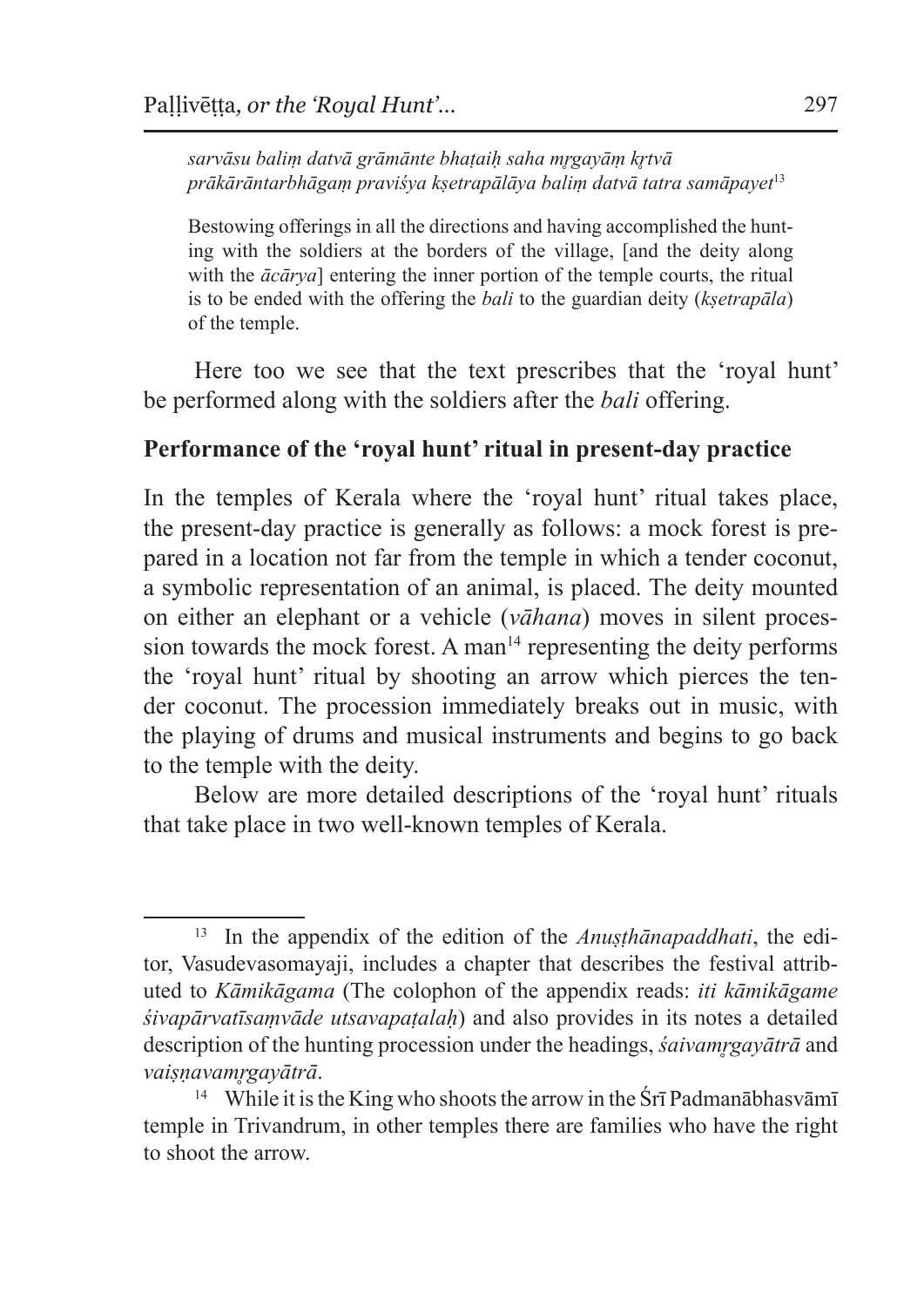### *Paḷḷivēṭṭa* **in the Trivandrum Śrī Padmanābhasvāmī Temple15**

The Trivandrum Śrī Padmanābhasvāmī temple is one of the important shrines of Visnu in South India. It was recently in the news due to the discovery of the invaluable collection of treasures stored in the temple's secret chambers. There are two bi-annual festivals followed in this temple during the (Malayalam) months of *Tulām* (mid-October to mid-November) and *Alpaśi* (mid-March to mid-April) and which last for ten days. The festivals are celebrated with rituals such as *Anujñā* (obtaining permission to organise the festival), the hoisting of the flag, daily processions held inside the temple complex, the *Kāṇikka* or the special offering performed on the eighth day etc. The ninth and tenth days of the festivals are the most important ones and consist of the *paḷḷivēṭṭa* (royal hunt) and the *ārāṭṭu* (ceremonial bath).

On the day of the *paḷḷivēṭṭa,* a mock forest is set up in the middle of the public road nearly a kilometre from the temple and a tender coconut is placed therein. The route that the deities are supposed to take is washed and cleaned and spread with white sand. The deities<sup>16</sup> move out for the hunt when the conch is sounded at around 08.30 p.m. after the routine night procession inside the temple complex is concluded. The deities go out from the west gate of the temple and return through the north gate. On the way they halt for the hunting ceremony.

The king (the senior member of the Travancore royal family, the custodians of the temple) who is ceremoniously attired, carries the sword in his hand, while all the other members of his family are armed. Men representing the armed forces of the infantry, cavalry,

<sup>&</sup>lt;sup>15</sup> The seventh chapter, *Mrgayāvarnana*, in Svāti Tirunāl's Syāna*dūrapuravarṇanaprabandham* describes the 'royal hunt' performed in the Padmanābhasvāmī temple in detail. See V.S. Sharma 1985: 947–953, Bayi 1995: 312–314. The description of the 'royal hunt' given in this paper is based on the way it is followed presently, which I have watched on several occasions; here the descriptions are taken from elsewhere (Sarma: forthcoming).

<sup>&</sup>lt;sup>16</sup> Padmanābha, Narasimha and Krsna are the three deities who participate in this hunting procession.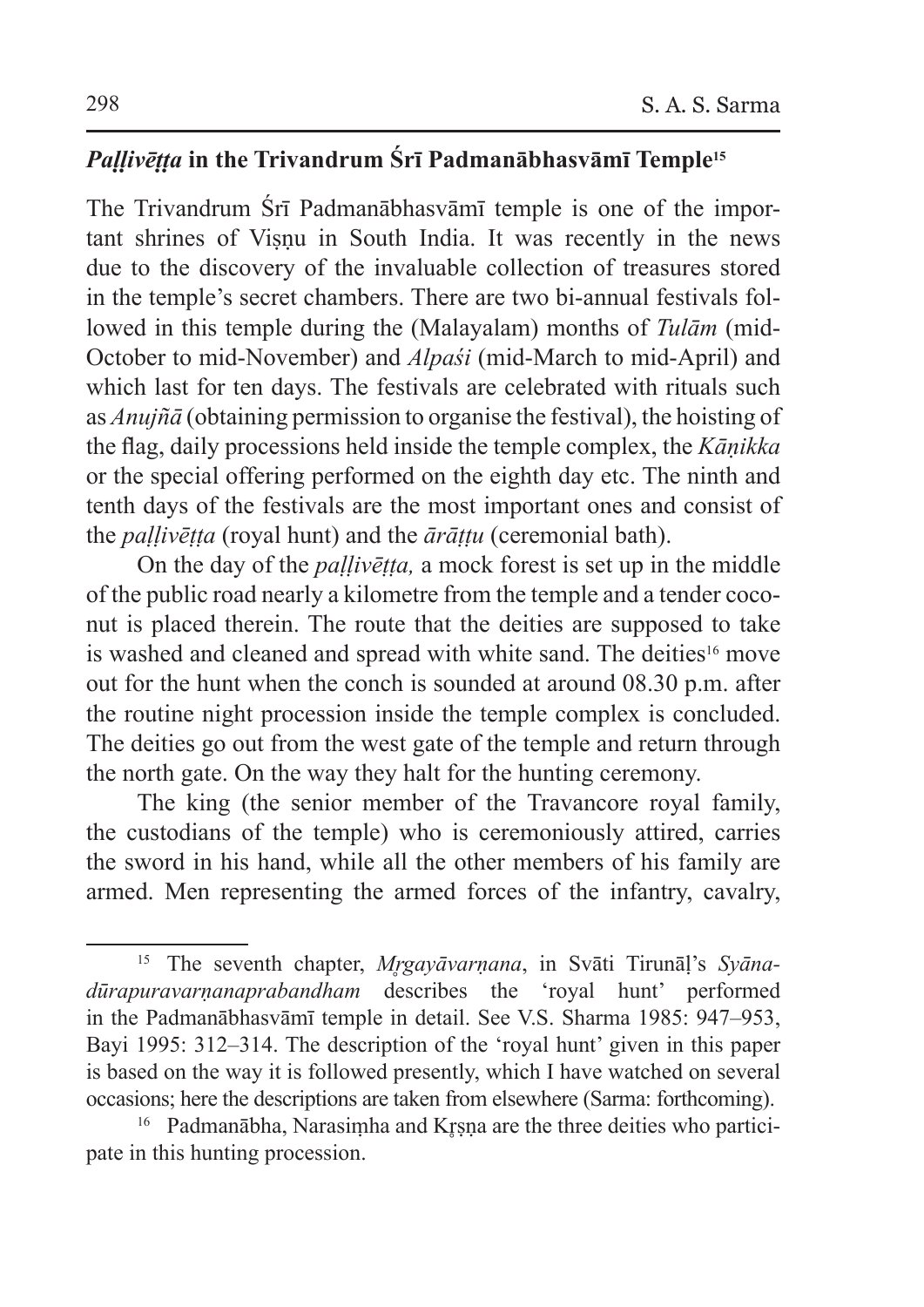artillery, spear-men etc., flag bearers and men dressed as soldiers with swords and shields add to the grandeur and colour of the procession. Mounted police and police on foot are also present.

The temple elephant goes first, the occasional clanking of its chains being the only sound since, until the hunting begins, total silence is maintained. Then follow the temple staff carrying the temple flags of varying shapes. While all those accompanying the procession walk on either side of the processional path, the king walks in the middle. Temple musicians follow soundlessly. The three vehicles carrying Lord Padmanābha in the centre and Lord Narasimha and Lord Krsna, on the right and left respectively, follow the King. The procession reaches the hunting area and after performing a short ritual in the mock forest, the *Tantri,* or chief priest, gives a bow and arrow to the king. The king who is the executant of the Lord, prays to Him and shoots an arrow into the coconut. Until this point the procession has moved in total silence since it is supposed to be on a hunt. The moment the arrow pierces the coconut, the conch is sounded and the sound of musical instruments erupts into the atmosphere in an explosion of joy. The procession then wends its way back to the temple, entering through the north gate.

### *Paḷḷivēṭṭa* **in the Guruvāyūr Temple<sup>17</sup>**

As in other temples of Kerala, the renowned Guruvāyūr temple, one of the principal Krsna temples in India located in the Thrissur district of Kerala, also performs the '*paḷḷivēṭṭa*' or the 'royal hunt' ritual on the ninth day of the annual festival, but with certain distinct features. Once the *bali* offering inside the temple is over, the deity mounted on an elephant is taken through the nearby streets in a grand procession consisting of eight men dressed as soldiers carrying swords and shields, musicians and attendants carrying the imperial regalia

<sup>&</sup>lt;sup>17</sup> For a detailed description of the 'royal hunt' ritual in the Guruvāyūr temple, see Seth 2009: 265–280.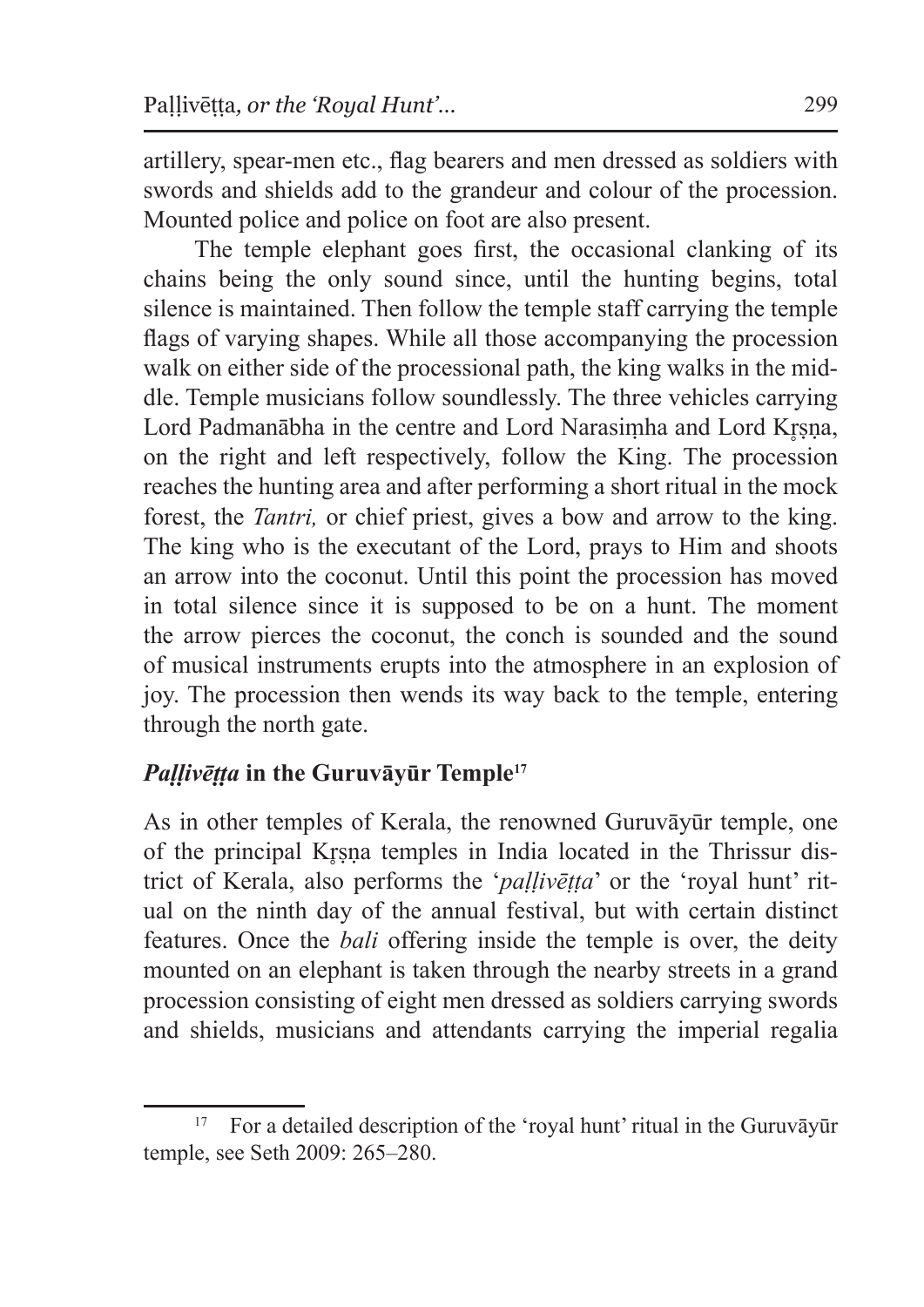of flags and *sūrya-maṟa* or sun cover.18 The *grāmabali* takes place during this procession, on the completion of which the deity returns to the temple to come out mounted on a cow-elephant, in readiness for the 'royal hunt', performed in silence. Many people dressed in costumes<sup>19</sup> representing animals are gathered outside the temple. One of them is dressed as a wild boar—the 'official' wild animal of the royal hunts. When the person playing the role of *paḍa-nāyakan* (commander-in-chief) of the Lord is ready to accompany, the Lord asks, "Have the animals come?", the crowd assembled there, the drummers as well as the men dressed as animals and the elephant carrying the Lord, all run into the temple and circumambulate the shrine nine times. During the last round, an effigy of a wild boar is pierced by an arrow, slung on a bamboo pole as if it has been killed by the Lord, and carried once around the temple. This marks the end of the 'royal hunt' ritual in the Guruvāyūr temple.

#### *Paḷḷivēṭṭa* **and** *Parivēṭṭai*

There is a ritual in Tamil Nadu known as *parivēṭṭai* which has some similarity to the *paḷḷivēṭṭa* ritual of Kerala. Thisritual is performed in several temples of Tamil Nadu but at present it does not commonly include any performance with 'hunting' as the theme. The *parivēṭṭai* usually consists of a procession, often on a horse-vehicle20 (*vāhana*).

<sup>&</sup>lt;sup>18</sup> A heart-shaped ornament carried during festival processions in Kerala.

<sup>19</sup> "Traditionally, devotees participate in the *paḷḷivēṭṭa* for one of two reasons: either because they believe it will ward off illness in the coming year, or because their mothers vowed that they would do so if they recovered from an illness; small children are carried by either their fathers or uncles." Seth 2009: 278–279.

<sup>20</sup> In the *Sāmrājyalakṣīpīṭhikā* (*The emperor's manual*), there is a chapter that describes the royal hunting (*mr̥gayālakṣṇasvarūpakathanam*). While describing the dress code for the King during hunting the text states that the King should be dressed as a horse-soldier (*sādiveṣadhara*); See also '*hayārūḍhair atiprauḍhair mr̥gayāyāṃ mr̥gekṣaṇe*' (*Sāmrājyalakṣṃīpīṭhikā*, 130: 8ab).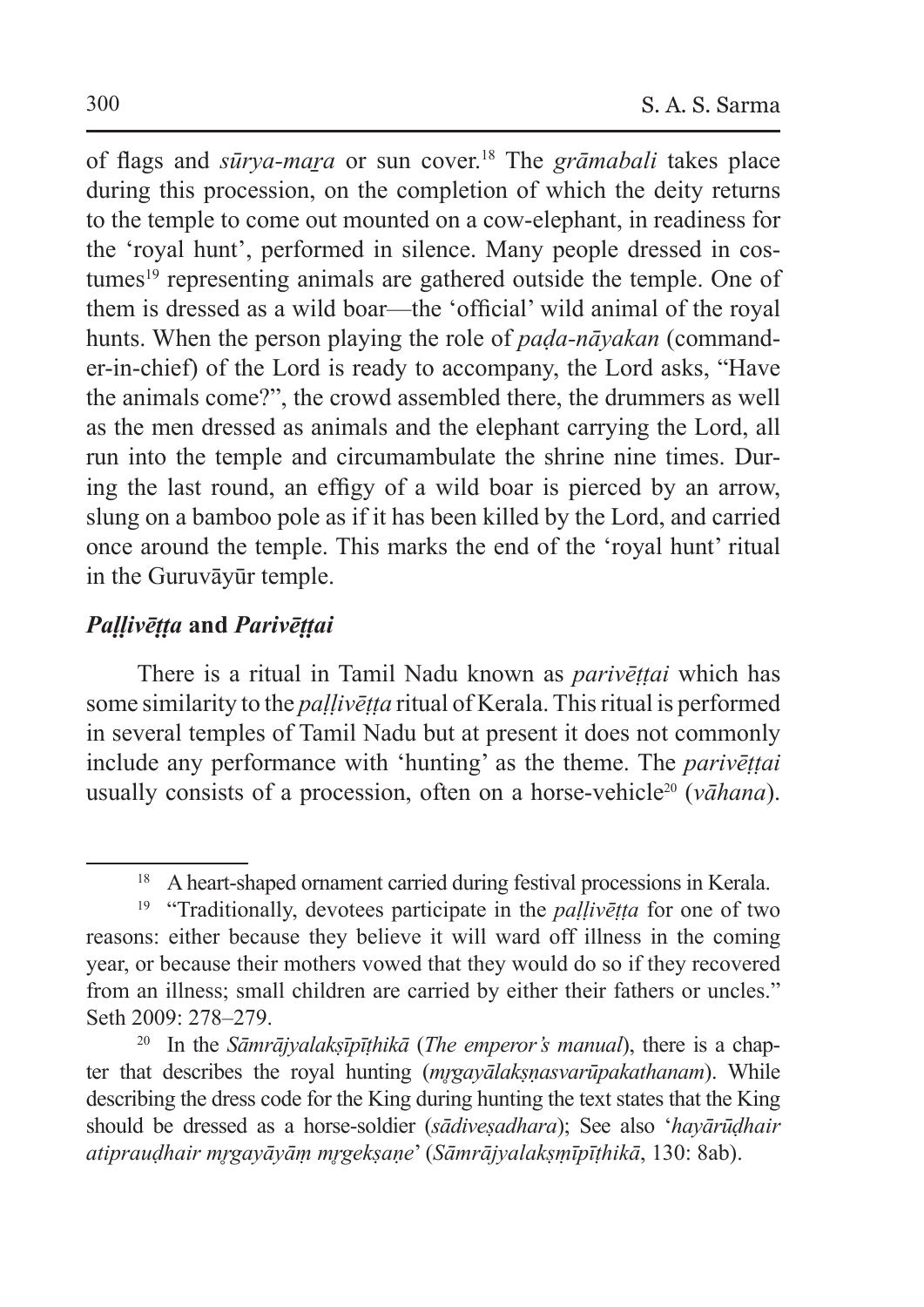Since '*pari*' means horse in Tamil<sup>21</sup> and *vēttai* means hunting, the word *parivēttai seems* to indicate a procession on a horse for hunting.<sup>22</sup>

However, those South Indian *āgama* texts that can be dated from the 12<sup>th</sup> to 15<sup>th</sup> century<sup>23</sup> describe a ritual named '*pariveșa*' or '*pariveșana*', which, according to several scholars<sup>24</sup>, is presently known as *parivēttai*<sup>25</sup> in the local Tamil vernacular.

In the *Mahotsavavidhi*, attributed to Aghorasiva,<sup>26</sup> a ritual manual setting out an ideal method for temple priests conducting a nine-day *mahotsava*, the *pariveṣana* (perambulation) is described thus:

In the garden or some other pleasant place, at each corner, the god should be entertained at every step with offerings of fruit and other edibles and with betelnut and other condiments, along with Vedic praises and hymns, with the music of lute and flute, with singers and dancers and *Rudragaṇika*s. Then the deity is brought back to the temple. $27$ 

the *pariveṣa* ritual is presently known as *parivēṭṭai*.

<sup>25</sup> In Vaiṣṇava shrines the *parivēṭṭai* is also known as *Vēḍu-pari*, see L'Hernault and Reiniche 1999: 3.73; there is a also a ritual known as '*pāḍiyavēṭṭai*, which issimilar to *Parivēṭṭai*. Though I have not found any reference to this in the texts, there is an inscription that mentions the *pāḍiyavēṭṭai* (ARE 1919: 482); This inscription "records the gift, by purchase, of the village Kūḍalūr agrahāram by Surappa-nāyaka, son of Pōttu-nāyaka of Kāśyapa-gotra, for the *pāḍivēṭṭai* and the *tōpputtirunāḷ* festivals." (ARE, GO No. 1003: 26). According to L'Hernault and Reiniche (L'Hernault and Reiniche 1999: 3.73–74), during this *pāḍiyavēṭṭai*, a scene is enacted which depicts the theft of jewels by Tirumaṅgai Āḷvār. Viraraghavacharya (Viraraghavacharya 1954: 563) observes that the "Padiya Vettai (Hunting) festival first commenced in 1456" in the Tirupati Temple.

<sup>26</sup> See on the discussion of the authorship of this text, Davis 2010: 9–13; See also Davis 1992: 367–378. 27 "*tadyathā – udyānādiṣvevaṃ kaṇekaṇe* (!!!) *vedastutiśrutivīṇāveṇugāya-*

*kanr̥ttakarudragaṇikāsahitaṃ phalādyupahārais tāmbūlādibhiś ca pade pade devaṃ* 

<sup>21</sup> cf. Tamil Lexicon: 2508.

<sup>22</sup> cf. Tamil Lexicon: 3822.

<sup>23</sup> For a discussion on some of the South Indian *āgama* texts, see Goodall 2004: xiii–xxxiv. 24 According to Sri Sambadha Sivacarya and Dr. Ganesan of IFP,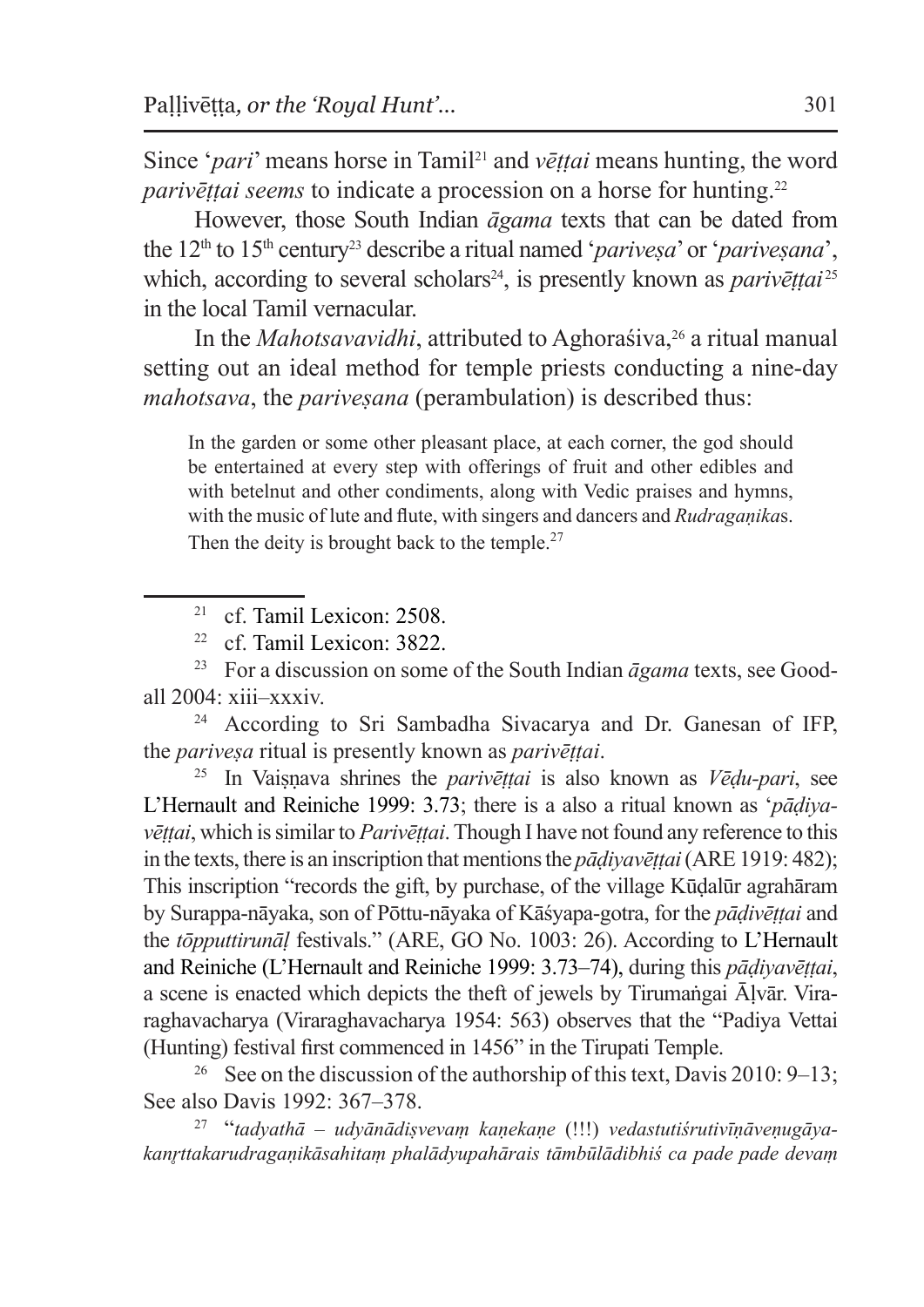Davis (Davis 2010: 110) observes thus:

the term *parivesana* indicates service or attendance, and may be used to denote ceremonies of attendance in royal courts. But the *pariveṣaṇa* ceremony here, as Aghoraśiva describes it, involves the deity perambulating through parks and woods.

In the *Sūkṣmāgama*28 (13: 254–266ab), after the *nagarabali*, 29 the deity arrives back at the temple and is taken to a *maṇḍapa* inside the temple; while the deity is in this *mandapa* the *parivesa* ritual is performed. In this ritual, the decorated image of Śiva will be placed in a pavilion on a *siṃhāsana*. First fruits and flowers are offered followed by *nīrājana* and the ritual continues with several entertainments, including storytelling, enacting a battle, magic tricks, playing of music etc:

*nānādeśakathāvākyaiḥ dharmayuddhādidarśanaiḥ*<sup>30</sup> */ vinodavākyair anyaiś ca mahājālādidarśanaiḥ // vīṇāveṇumr̥daṅgādivādyair anyaiś ca śobhitam /*

Along with entertainments, with the storytelling of different countries, show of righteous fighting, other diverting talks, and magic shows and so on, and other musical performances with lute, flute, drum etc.,

As in the *Sūkṣmāgama*, the *āgama*s such as *Rauravāgama*  $(18: 110)$  and *D<del>u</del> Dubtagama*  $(87: 1-6)$  place the *parivesana* rite in the temple's assembly hall, as part of an entertainment for the divine Lord. The description of this ritual in the *āgama* texts clearly shows that

*santoṣya ālayaṃ praveśayet*." Davis 2010: 160.

<sup>28</sup> See also *Raurava*, *Kriyāpāda*: *śanaiḥ pradakṣiṇaṃ kr̥tvā praviśyāsthānamaṇḍapam // pariveṣakrameṇaiva pariveṣaṃ samācaret / evaṃ pratidinaṃ kuryād aharniśi viśeṣataḥ //* (*Raurava*, KP, 18:105cd–106).

<sup>29</sup> In the Kerala texts *nagarabali* is referred to as *grāmabali*.

<sup>30</sup> Among the entertainments indicated, there is an enacting of warfare (*dharmayuddhādidarśanaiḥ*), which closely echoes the 'royal hunt' followed in Kerala.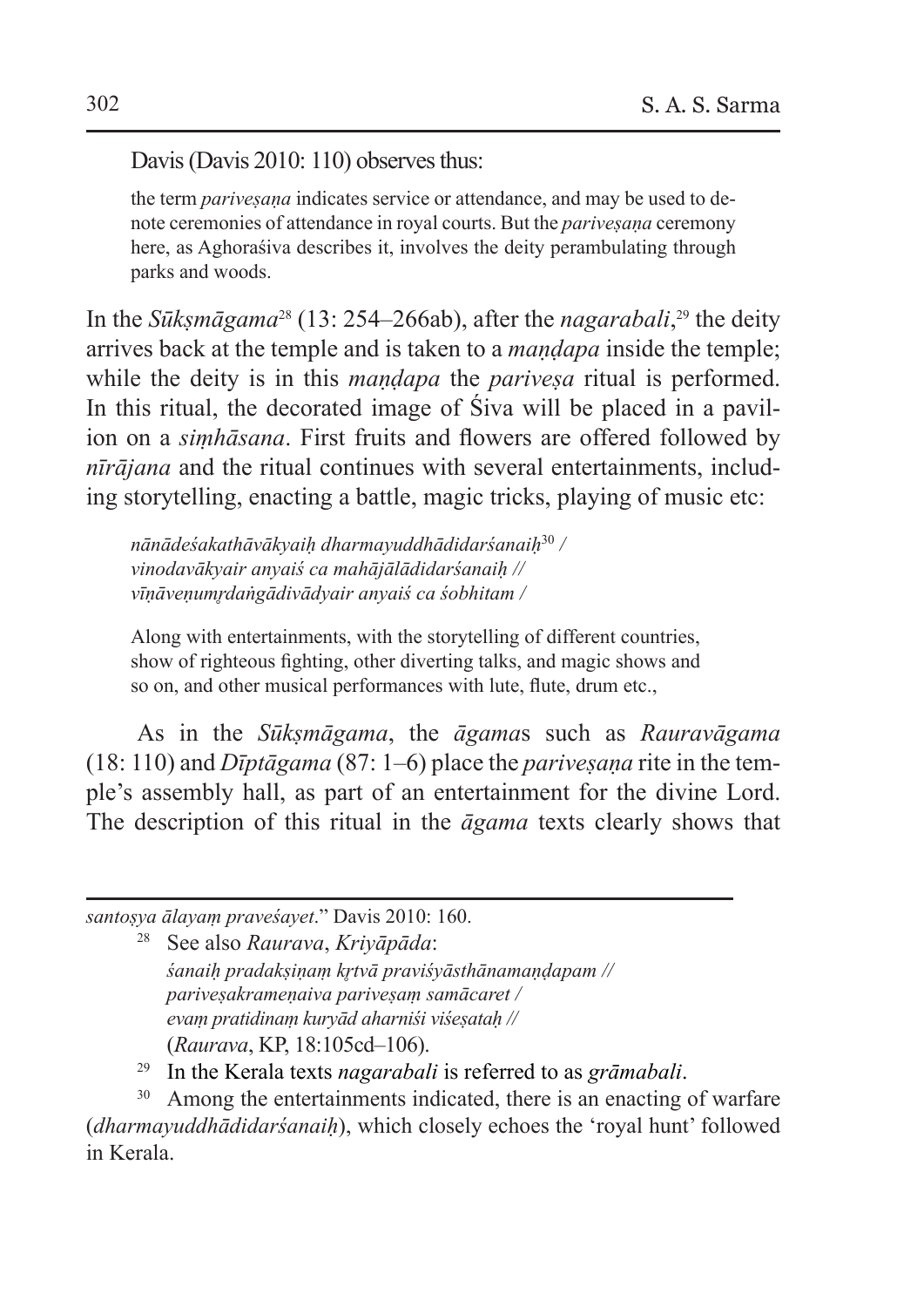the *parivesana* (perambulation) is intended to give pleasure to the deity through delightful offerings and enjoyable performances.

It is worth noting here that in the well-known Tiruvannamalai temple<sup>31</sup> during the annual festival (*mahotsava*),<sup>32</sup> on the 8<sup>th</sup> day of the festival, Lord Subrahmaṇya (usually it is Śiva who goes in procession) goes on a horse in procession to a nearby village and while he is there, an act of hunting, without any particular object to represent the quarry being included as is done in Kerala, takes place after which the temple elephant circumambulates around the Lord several times. In this temple the ritual is known as the '*pariveṣa*' (locally known as *parivēṭṭai*).

Even though the textual sources that describe the *pariveṣa* ritual do not mention a 'hunting' act, they do describe mock warfare in front of the deity (*dharmayuddhādidarśanaiḥ, Sūkṣmāgama,*  13: 259d), that rather resembles the hunting. The particular ritual performed in the Tiruvannāmalai temple includes the act of 'hunting' and the *paḷḷivēṭṭa* performed in Kerala does carry an echo of this ritual.

### **'Royal hunt' and Mr̥gayātrā**

While we find that the Kerala texts prescribe the performance of a 'royal hunt' during the festival, it seems that they do not use the term '*mrgayātrā*', or 'hunting procession', which is the most common

<sup>31</sup> There is another well-known '*parivēṭṭai*' that is related to the renowned Sri Varadarajaperumal temple, Kanchipuram, where the Lord of this temple goes in an annual procession to the Laksmi-Narasimha Perumal temple in Pazhaya Seevaram village, located 20kms east of Kanchi Varadaraja Perumal temple on the Kanchipuram-Chengalpet State Highway. Once the Lord of Varadarajaperumal reaches the Pazhaya Seevaram village he is welcomed with a '*parivēṭṭai*' festival. But we find no hint of any hunting here, but simply a grand procession.<br><sup>32</sup> The ritual described here was explained to me by Śrī Karthik

Śivācārya, a priest of this temple. For a detailed discussion of the *parivēṭṭai*  ritual in Tiruvannāmalai, see L'Hernault & Reiniche 1999: 3.73–74.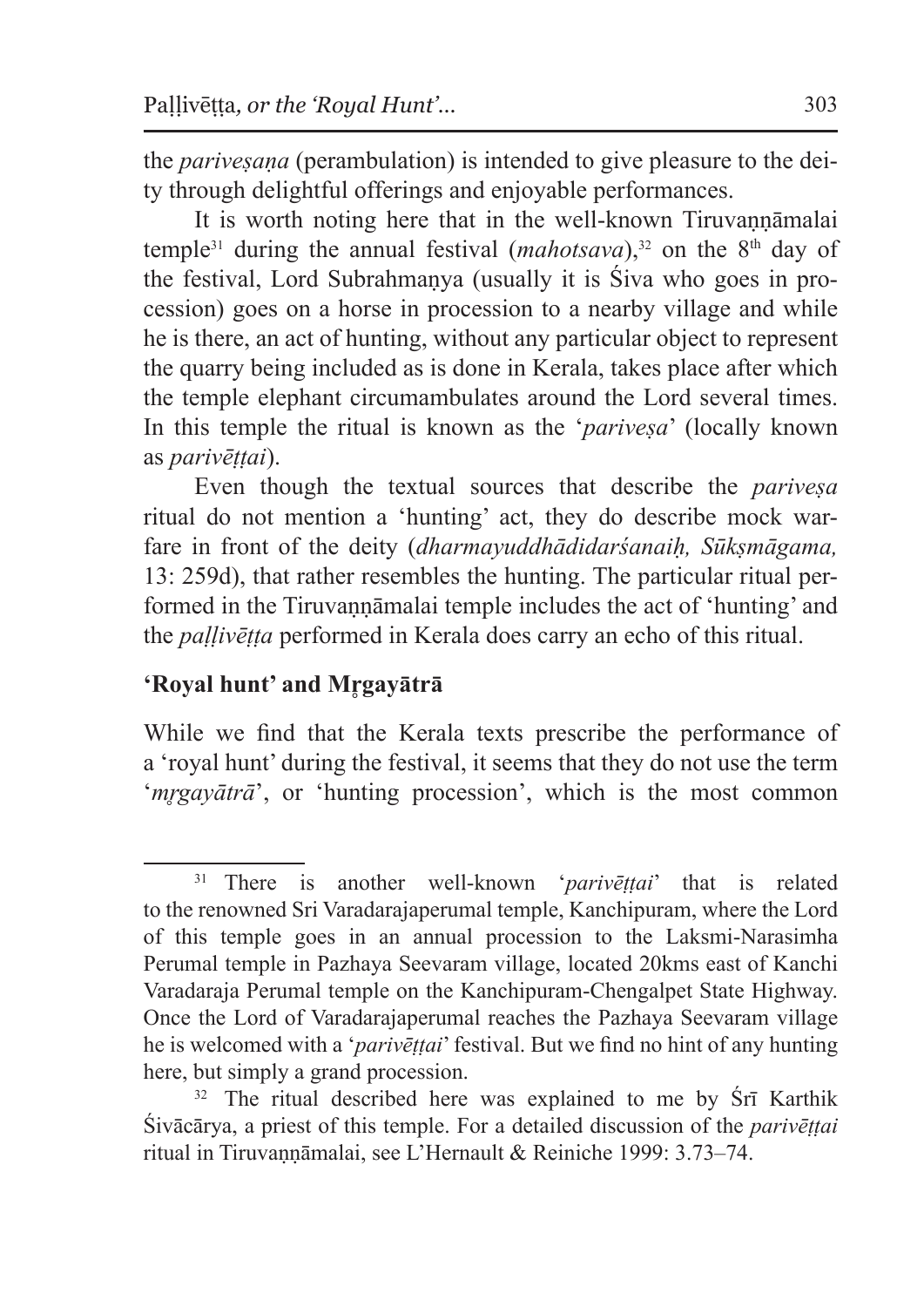term in South Indian temple *āgama*s. For example in the *Ajitāgama*<sup>33</sup> (27: 271–272), *Uttarakāmika*34 (6: 273–277) and in *Raurava35* (KP 18:111ff) we find the prescription for the *mr̥gayātrā*.

- <sup>33</sup> *tīrtharkṣādahni pūrve tu mr̥gayātrā bhavet tataḥ / tatpūrve'hni* [*ca*] *deveśaṃ nr̥ttarūpaṃ maheśvaram // kr̥ṣṇagandhaṃ samālipya kārayec ca mahotsavam / vyatyāsenāthavā caite kalpayet kalpavittamaḥ // Ajitāgama,* 27: 271–272 *//*
- <sup>34</sup> *mr̥gayātrāṃ viśeṣeṇa snapanaṃ karma kalpayet / svakālavihitañ caitad iṣṭadaṃ parikīrtitam // prātas sandhyārcanan nityaṃ yāgamaṇṭapaveśanam / rathādyārohaṇaṃ yānan tato madhyāhnapūjanam // rathe ced dhūpadānāntaṃ naivedyāntaṃ śivālaye / yātrārthasnapanaṃ paścāt tato naimittikārcanam // vinodadarśanañ cānte pradoṣe pūjanan tataḥ / punar homaniveśaś ca tato grāmapradakṣiṇam // yātrārthasnapanaṃ pūjā nr̥ttageyādi darśanam / tato dhāma niveśaś ca devyā saha niveśanam //*  (*Uttarakāmika* 6: 273–277) *//;*

See also *Uttarakāmika* 6: 278–327.

<sup>35</sup> *nr̥ttotsavasya kāle tu mr̥gayāṃ vā samācaret // kāle vā mr̥gayāyās tu tathā nr̥ttotsavaṃ bhavet / vyatyāsenāśayā caitau kalpayet kalpavittamaḥ // sukhāsanādibimbaṃ vā viśeṣāt tripurāntakam / pratisaraṃ bandhayitvā pūrvoktavidhinaiva tu // tathaiva ca dviguṇakām arcāṃ kr̥tvā viśeṣataḥ / sarvālaṃkārasaṃyuktaṃ daśāyudhasamanvitam // gajāśvādisamārūḍhaṃ ghorarūpaṃ mahāravaiḥ / yatheṣṭakāṣṭabhāgaṃ vā viśeṣākhyam abhāgakam // kārayec chīghrayānaṃ ca nānābhaktajanais saha / mr̥gādīnāṃ vadhārthāya ghorarūpaṃ bhayāvaham // tasmin vai mr̥gayāne tu mr̥gā vā yadi vā narāḥ / hatāś cet prāṇinaḥ sarve śivasāyujyam āpnuyuḥ // tataḥ śamanahomaṃ ca snapanādīni kārayet / pūrvavat sthāpayed dhīmān sa puṇyāṃ gatim āpnuyāt //*  (*Raurava*, KP, 18: 111–118);

In this passage (*Raurava*, KP, 18: 117) the *Raurava* speaks of animals as well as humans (*narāḥ*) killed during this procession who are elevated to the status of śiva (*śiva sāyujya*);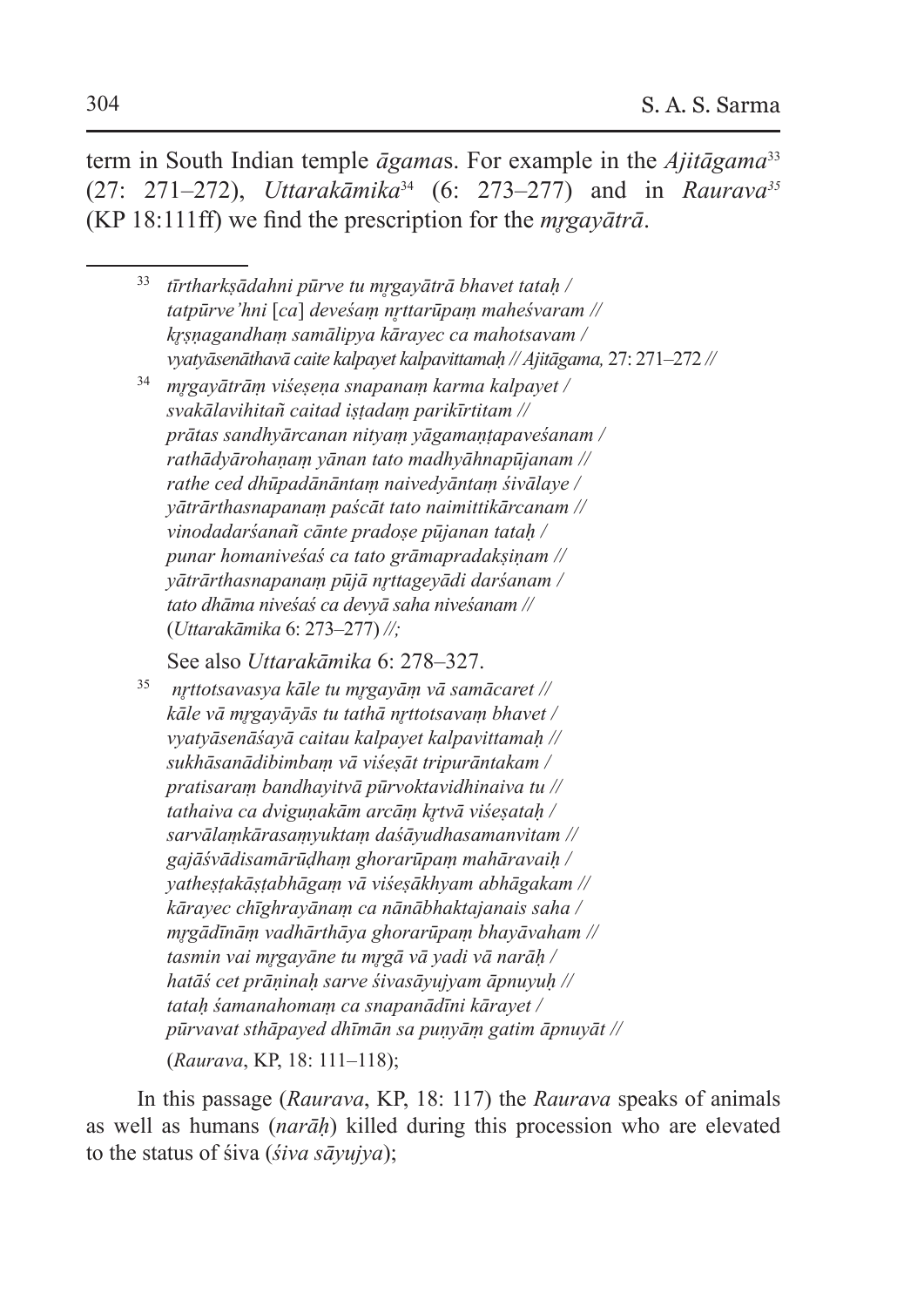In the *Mahotsavavidhi* too, we find a description of a procession<sup>36</sup> on the evening of the eighth day of the festival, but the text does not refer to it as *mrgayātrā*. According to the description, on that evening during the *mahotsava*, 'Śiva is mounted on a horse vehicle and, at the time of procession, around him are the *Rudragaṇika*s, wearing

In the description of a chariot procession by Oderic of Pordenone (1265–1331), in the 'Travels of Oderic of Pordenone into China and the East, in 1318, Section 6—Of a Strange Idol, and of certain Customs and Ceremonies', we find an echo of what *Raurava* mentions:

"In the kingdom of Moabar there is a wonderful idol in the shape of a man, all of pure and polished gold, as large as our image of St. Christopher; and there hangs about its neck a string of most rich and precious stones, some of which are singly more valuable than the riches of an entire kingdom. [...] At each annual festival of this idol, the king and queen of the country, with all the pilgrims, and the whole multitude of the people assemble at the temple; and placing the idol on a rich and splendid chariot, they carry it from the temple with songs and all kinds of musical instruments, having a great company of young women, who walk in procession, two and two, singing before the idol. Many of the pilgrims throw themselves under the chariot wheels, that they may be crushed to death in honour of their god, and the bodies of these devotees are afterwards burned, and their ashes collected as of holy martyrs. In this manner, above 500 persons annually devote themselves to death. Sometimes a man devotes himself to die in honour of this abominable idol. On which occasion, accompanied by his relations and friends, and by a great company of musicians, he makes a solemn feast; after which, he hangs five sharp knives around his neck, and goes in solemn procession before the idol; where he takes four of the knives successively, with each of which he cuts off a piece of his own flesh, which he throws to the idol, saying, that for the worship of his god he thus cuts himself. Then taking the last of the knives, he declares aloud that he is going to put himself to death in honour of the god; on uttering which, he executes his vile purpose. His body is then burned with great solemnity, and he is ever after esteemed as a holy person." (quoted from (http://www.columbia. edu/itc/mealac/pritchett/00generallinks/kerr/vol01chap12sect01to05.html; accessed 7 August 2014.)

<sup>36</sup> "*rātrau gajārūḍhaṃ saptame rathaṃ rātrau kalpatarau aṣṭame prātaḥ āndolikā rātrau aśvāropaṇaṃ kr̥tvā yānakāle aśvārūḍhā kuntādyāyudhayuktāḥ dhanuḥ kheṭakayuktāḥ sarvālaṅkārasahitarudragaṇikāḥ parito vrajeyuḥ.*" Davis 2010: 160.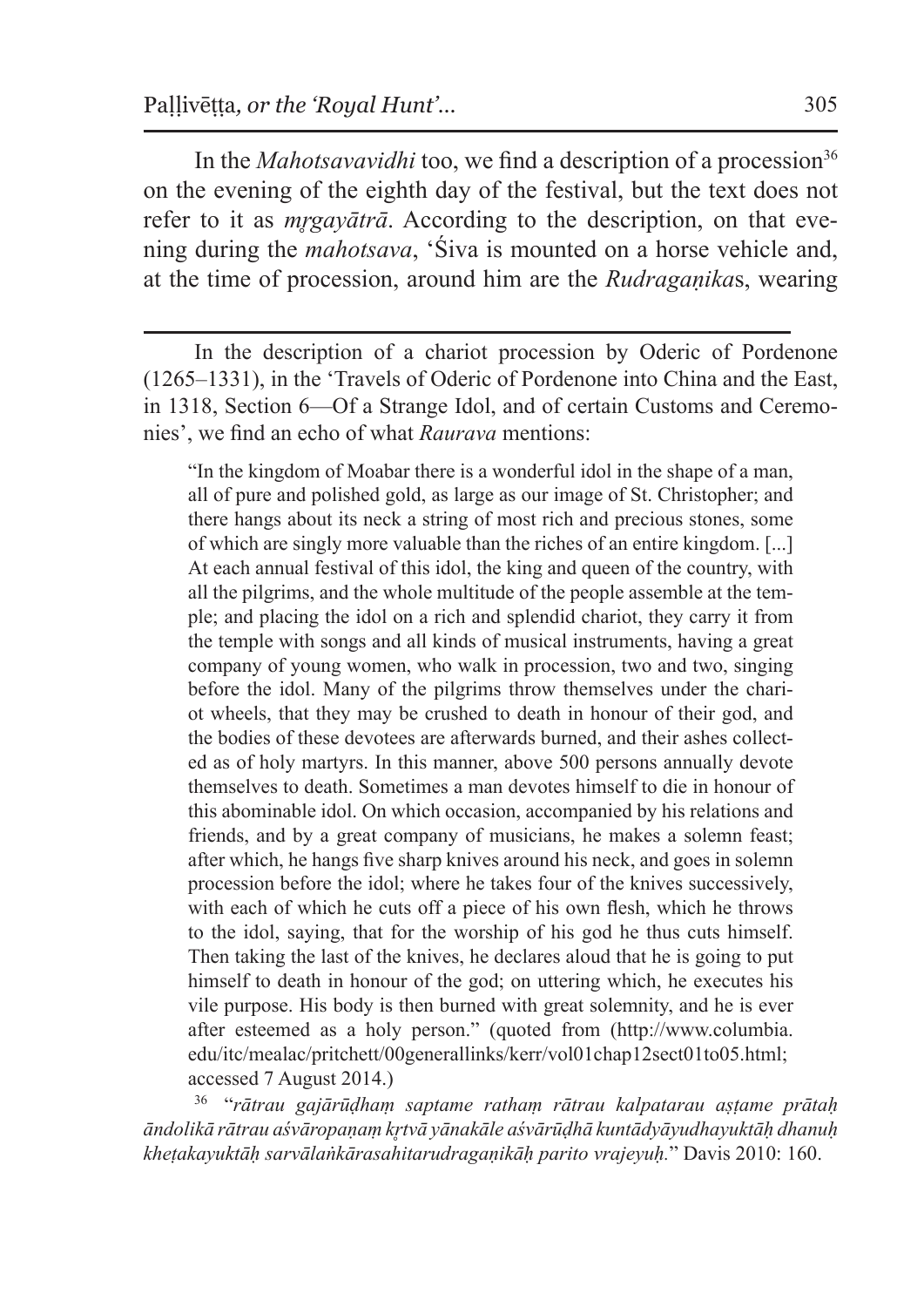all their ornaments, riding horses, and carrying weapons such as spears, bows, and shields.<sup>37</sup>

*Mahotsavavidhikrama Āgamaśekhara*38 has, however, a description of the *mr̥gayātrā*, the hunting procession. According to this text, the *Rudragaṇika* (here called *Rudradāsa*s), wearing their ornaments and carrying weapons such as swords, shields, bows, arrows, and spears, surround Śiva, mounted on horses. They are accompanied by the auspicious sounds of the *bherī* drum, *paṭaha* drum, singing, and other instruments as they wander in a specifically westerly direction.39

As Davis (Davis 2010: 110–111) observes:

Other Agama texts give different accounts of the *Mr̥gayātrā*. For example, *Kāraṇāgama* recommends that Śiva present himself for this ceremony in the form of *Kirāta*, a mountain huntsman, or Tripurāntaka, conqueror of the three cities. Soldiers accompany him on the procession carrying a variety of weapons, along with all the local people. They should capture elephants, deer, monkeys, and various birds like peacock and cuckoo on this hunting expedition.<sup>40</sup>

We also find *mr̥gayātrā* descriptions in other texts, such as *Uttarakāraṇa* (24: 103ff), *Makuṭa* (4: 217ff), *Suprabheda* (I, 14; 135b–136a) etc.

The *pāñcarātra-āgama*s seem not to have used the term *mr̥gayātrā*, but we find the 'hunting ritual' mentioned there, too, with the terms, '*mr̥gayā*', '*mr̥gayotsava*' etc. For example in the *Īśvarasamhitā*, a 14<sup>th</sup>-century *pāñcarātra* text,<sup>41</sup> we find the usage of '*mr̥gayotsava*' (13: 255b) and *mr̥gayā* (13: 256c):

*pūrvoktavidhinā kuryān mr̥gayotsavam uttamam / vane vane samānīya savilāsaṃ jagatpatim // tatra tatra viśeṣeṇa samabhyarcya yathāvidhi / mr̥gayāṃ kārayet paścāt savinodaṃ munīśvarāḥ //* 13: 255–256 *//*

- <sup>38</sup> For a detailed discussion on this text, see Davis 2010: 5.
- <sup>39</sup> cf. Davis 2010: 110.
- <sup>40</sup> See also *Rauravāgama*, Vol. I, p. 84, n. 16.
- <sup>41</sup> cf. Matsubara 1994: 29–30.

<sup>37</sup> Davis 2010: 110.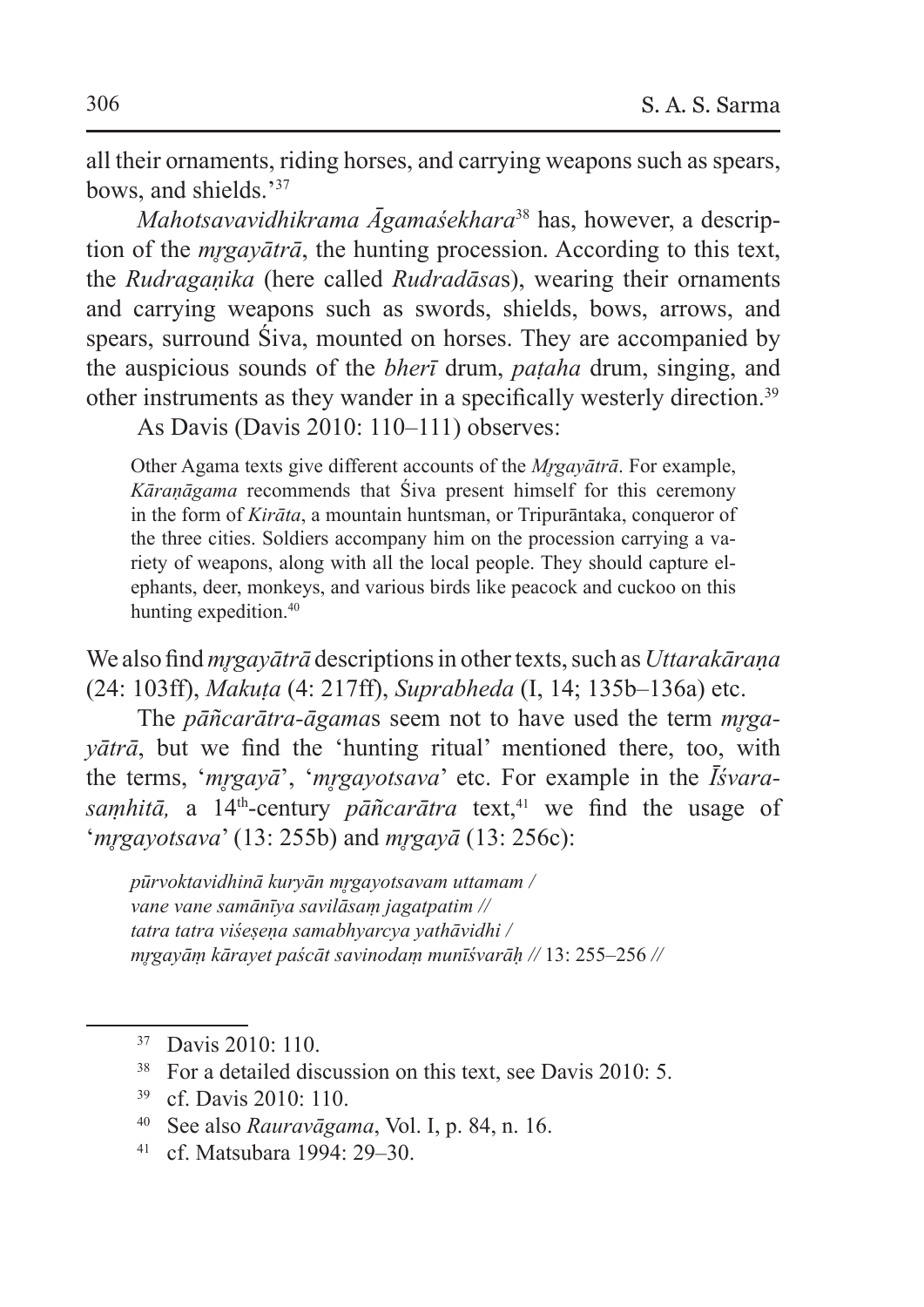The best type of hunting festival should be done following the procedures prescribed earlier. O great sages, taking the lord to each [part of the] forest with pomp, and offering special worship in those places then and there, following the procedures prescribed, the hunting festival should be performed with entertainments.

The references given above to the *mr̥gayātrā* clearly show that these texts are indicating a 'hunting procession' as part of the *utsava*. *Mahotsavavidhikrama Āgamaśekhara* goes further, suggesting an actual hunt and stating that the soldiers, as well as the public, who accompany the deity in a hunting procession should 'capture elephants, deer, monkeys, and various birds such as peacocks and cuckoos on this hunting expedition'. Thus we see that not only the Kerala texts, but also the South Indian *āgama* texts give an important place to the depiction of the 'hunting ritual' during the festival.

### *Paḷḷivēṭṭa* **and Royal Consecration Rituals**

It issignificant that the hunting ritual that is performed in Kerala is called '*pallivētta*', in which the word '*palli*' indicates royal relationship as<sup>42</sup> '*palli*' means 'anything belonging to royalty<sup>'43</sup>. In Kerala<sup>44</sup> the word *paḷḷi* is used as a prefix in some other rituals, such as, *paḷḷiuṇartal* (waking the deity up), *paḷḷikkurup* (putting the deity to bed) etc.

As L'Hernault and Reiniche (L'Hernault and Reiniche 1999:3.73–74) observe, even though the *paḷḷivēṭṭa* (or *parivēṭṭai*) may be related to the royal consecration rituals (Heesterman 1957: 127–140), since in the royal consecration, during the 'chariot drive' ritual, there

<sup>42</sup> Tamil Lexicon (2552) has a entry for this term and indicates that it is a mock-hunt: "*paḷḷivēṭṭai* - *paḷḷi*—a mock-hunt in the temple-festival at Trivandrum in which the Maharajah takes the chief part". 43 cf. Tamil Lexicon*:* 2552.

<sup>&</sup>lt;sup>44</sup> It is also seen in Tamil usage e.g.: *tiruppalliyarai*—bed-chamber of a deity; *tiruppaḷḷiyuṇarttu*—To sing an aubade and request a deity to wake up early in the morning; *tiruppalliyelucci*—a poem sung for waking up the deity in a temple.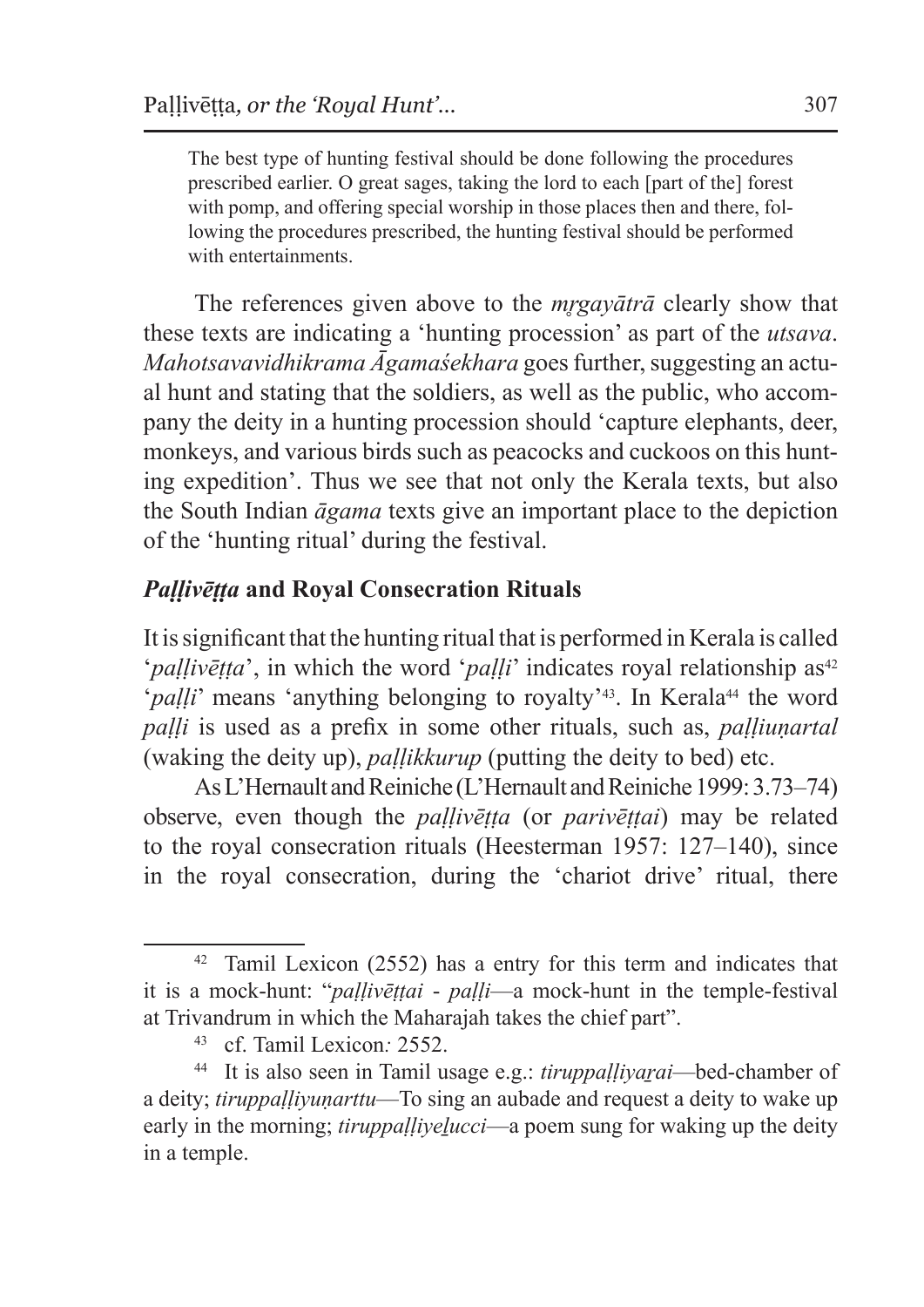is a 'raid on a herd of a hundred or more cows' and also the 'shooting of an arrow', these two acts may not be enough to relate the '*paḷḷivēṭṭa*' to the royal consecration ceremony. But it is worth noting that these two acts are related to the consecration ceremony and are carried out on the day previous to it; similarly the *paḷḷivēṭṭa* is performed just before the ceremonial bath. Not only in the Kerala texts, but also in the early sources, we see that the Lord is given the status equal to that of an emperor,<sup>45</sup> and it is well-known that 'hunting' is a popular pastime among kings.<sup>46</sup> Thus, even though we do not find a clear relationship between the '*paḷḷivēṭṭa*' and royal consecration rituals, the hunt may be viewed as a pastime of the Lord, when He is compared to an emperor.

### **Conclusion**

As we have seen, the early ritual manuals of Kerala, such as the *Śaivāgamanibandhana*, *Prayogamañjarī*, *Viṣṇusaṃhitā* etc., do not describe the *paḷḷivēṭṭa,* or 'royal hunt', to be performed on the day before the ceremonial bath. But the *Tantrasamuccaya* seems to have introduced the 'royal hunt' ritual into the festival and at present this ritual is performed with great ceremony in the temples of Kerala during the annual festival. As already mentioned, there are references to 'royal hunt' in the South Indian *āgama* texts and these may have been the source for the author of the *Tantrasamuccaya*, who might have consulted the South Indian āgama texts as well as the early Kerala ritual texts.

Even though, as we know, all the ritual texts produced in Kerala mention the *grāmabali* as an important ritual during the festival, in the majority of temples this ritual is not performed. This shows that in practice certain rituals given in the texts are skipped while

<sup>45</sup> *cakravartyupacāreṇa sugandhāmalakādibhiḥ* (*Somaśambhupaddhati*, 1.1.33ab; *Kālottara*, Ms IFP T. 59, p. 40; *Br̥hatkālottara*  (Ms A43/1 = A) 11:17ab); see also *Īśānagurudevapaddhati*, KP, 48: 042ab.

<sup>46</sup> See Sarangi 1993: 292–293; See also Chapter 130, *Mr̥gayālakakṣaṇasvarūpakathanam*, in *Sāmrājyalakṣmīpīṭhikā.*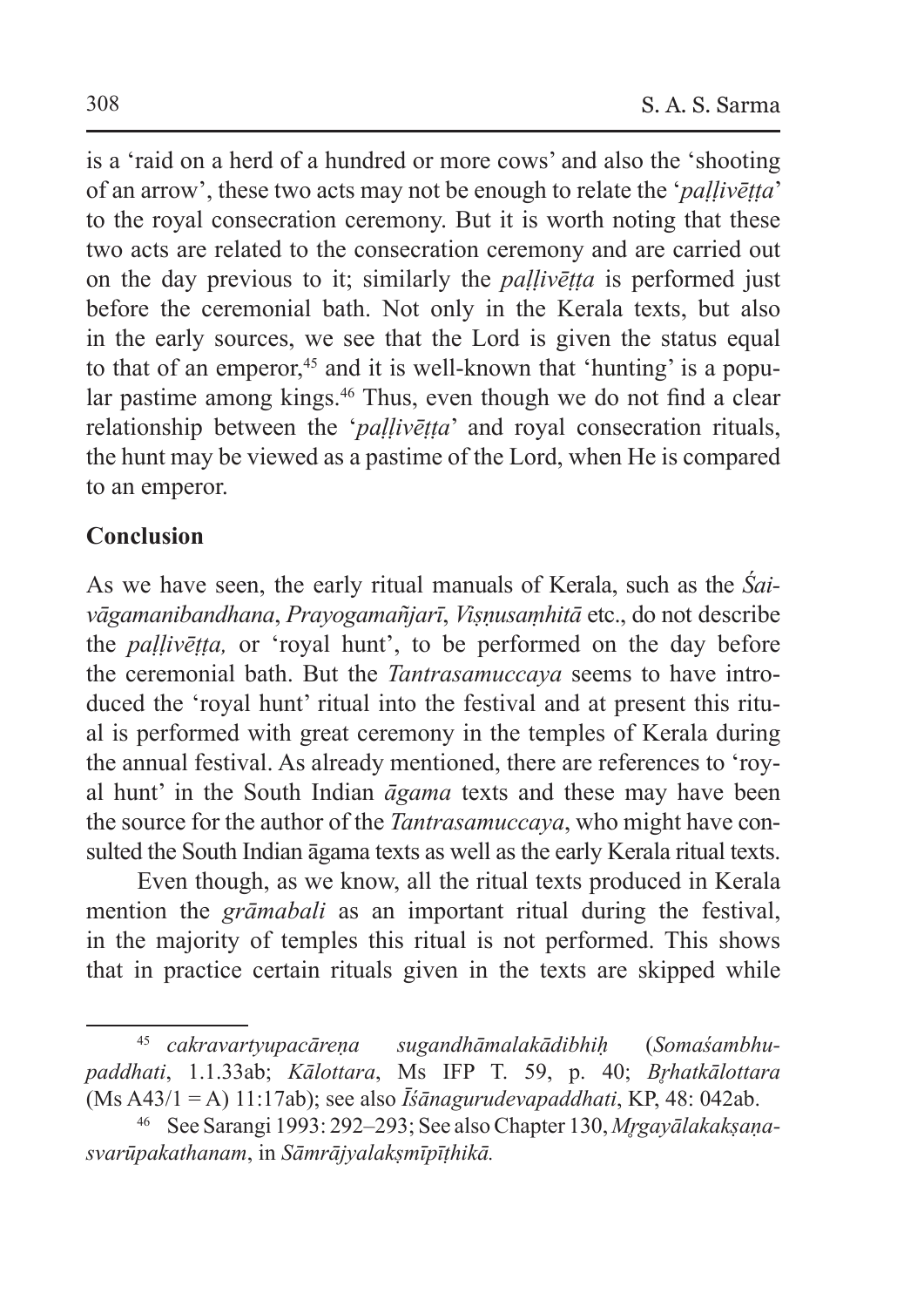at the same time others are given great importance and the details of their performance are altered according to the local context, as we have seen in the procedure of the 'royal hunt' performed in the Trivandrum Śrī Padmanābhasvāmī Temple and Guruvāyūr Temple.

Not only in Kerala, but elsewhere too, we see that certain rituals and customs of the temples need not strictly follow the ritual manuals that they are taken from, but are often influenced by local customs and practices.

It is also worthy of note that the authors of the ritual texts had a practical approach towards including or omitting certain rituals in the manuals they were composing. As we discussed at the beginning of this article, in Kerala, the early ritual texts produced were either *Śaiva* or *Vaiṣṇava* and the later manuals did not follow any particular system. While the early manuals, such as the *Śaivāgamanibadhana*, *Prayogamañjarī*, *Īśānagurudevapaddhati*, *Viṣṇusaṃhitā*, included rituals related to the initiation  $(d\vec{k} s\vec{a})$  in detail, the later manuals, such as the *Tantrasamuccaya*, miss out the initiation ritual<sup>47</sup> completely and instead prescribe a '*mantradīkṣā*' (listening to the *mūlamantra* of a deity from the teacher) ritual. Since the later manuals do not follow a particular system, *Śaiva* or *Vaiṣṇava*, it might have been difficult for an author to describe the initiation ritual that essentially calls for a description in line with a particular system. From *Tantrasamuccaya* onwards we see that the ritual manuals of Kerala were written as guides for performing rituals in the temples, rather than as manuals for those seeking salvation.

<sup>47</sup> For a detailed study of this topic see, Sarma 2010: 443–454.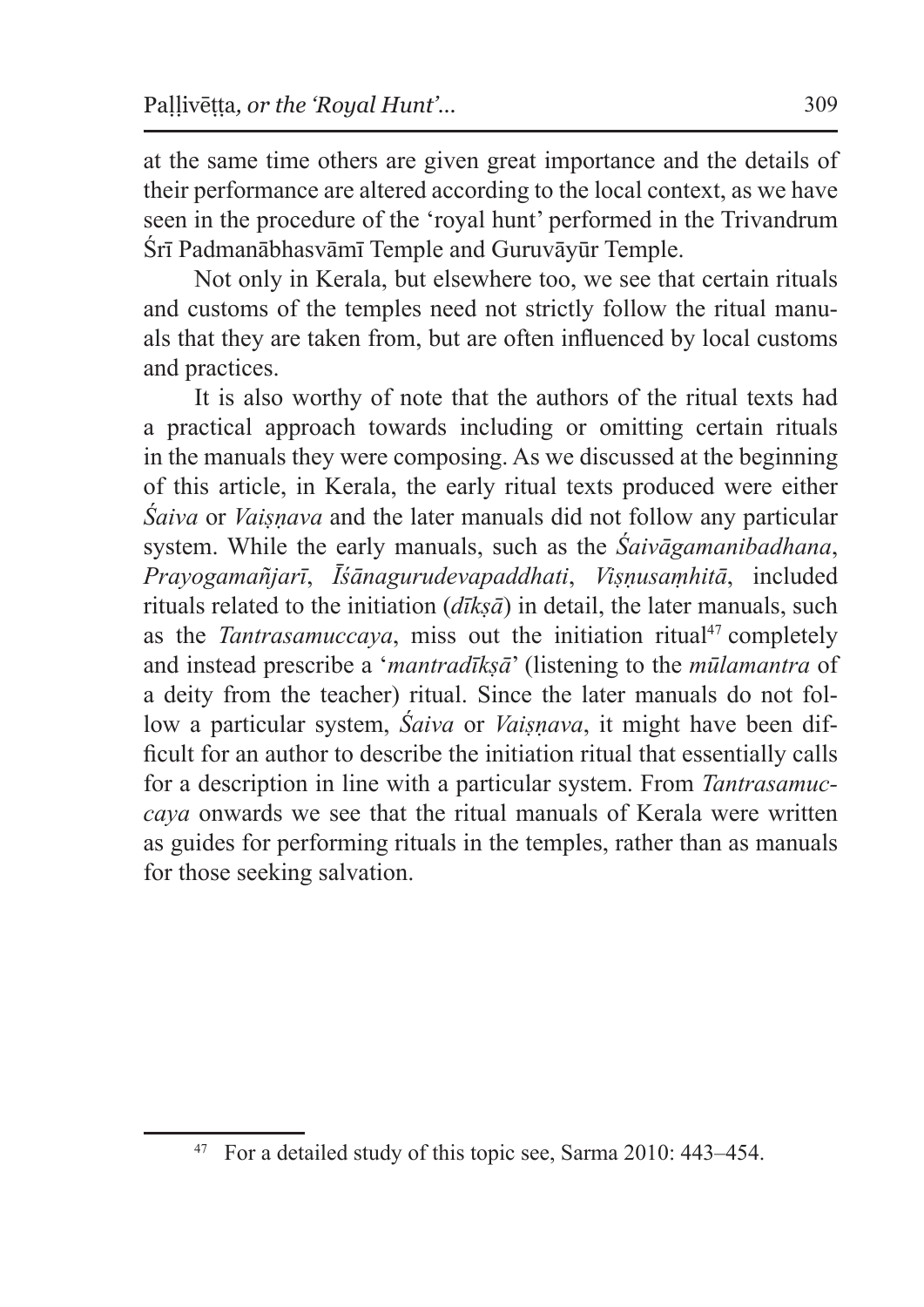### **Bibliography:**

#### **Primary sources:**

- *Ajitāgama.* Ed. N. R. Bhatt. 3 Vols. Publications de l'IFP No. 24. Pondicherry: IFI, 1964, 1967, 1991.
- *Anuṣṭhānapaddhati.* Ed. Kota Vasudevasomayaji. Mysore: Samrajyam Press, 1983.
- *Īśānagurudevapaddhati* of Īśānagurudeva. Ed. T. Gaṇapati Śāstri. 4 Vols. Delhi: Bharatiya Vidya Prakashan, 1990. (Reprinted with a substantial new introduction dated to 1987 by N. P. Unni, from Trivandrum Sanskrit Series Nos. 69, 72, 77 and 83. Trivandrum, 1920, 1921, 1922, 1925.)
- *Īśvarasaṃhitā.* Ed. Anantācārya. (Śāstramuktāvalī, 45). Kāñcī, 1923.
- *Uttarakāmikāgama*. Ed. Allūr Viśvanātha Śivācārya. Chennai: The Hindu Religious Charitable Endowments Department, 2003.
- *Kalaśacandrikā.* IFP MSS T. 879. Paper transcript in Devanāgarī.
- *Kāraṇāgama, Pūrvabhāga. Uttarakāraṇāgamaḥ. Uttarakāraṇāgamam.* No editor accredited. Published by Li. Ku. Civañānaṉaccelvakkurukkaḷ. Cuddalore (Kaṭalūr): Archana Printers, 2002. (Photomechanical reprint of the 1928 Cintātiripeṭṭai edition).
- *Kālottara.* IFP MSS T. 59. Paper transcript in Devanāgarī.
- *Kuḻikkāṭṭupacca* of Kuḻikkāṭṭ Maheśvaran Bhaṭṭatirippāṭ. Ed. D. Subrāya Tantri. Kunnaṃkulam (Kerala): Panchangam Books, 1986.
- *Kriyādīpikā* or *Puṭayūrbhāṣā* of Vāsudeva. Ed. Raman. Kunnaṃkulam (Kerala): Panchangam Books, 1988.
- *Kriyāpaddhati. Keraḷīya kṣetratantra kriyāpaddhati.* Ed. Kāraṇatt Śrīdharan nampūtiri. Trichur (Kerala): Sripuram Publications, 2010.
- *Tantrasamuccaya* of Nārāyaṇa, with the commentary *Vimarśinī* of Śaṅkara and *Vivaraṇa* of Nārāyaṇaśiṣya, in three parts. Part I (Paṭalas 1 to 4). Ed. V. A. Ramaswami Sastri, Part II (Paṭalas 5 to 8). Ed. K. S. Mahadeva Sastri, Part III (Paṭalas 9 to 12). Ed. K. Raghavan Pillai. Trivandrum Sanskrit Series Nos., 151, 169, 200. Trivandrum: Oriental Manuscripts Library, 1945, 1953, 1962.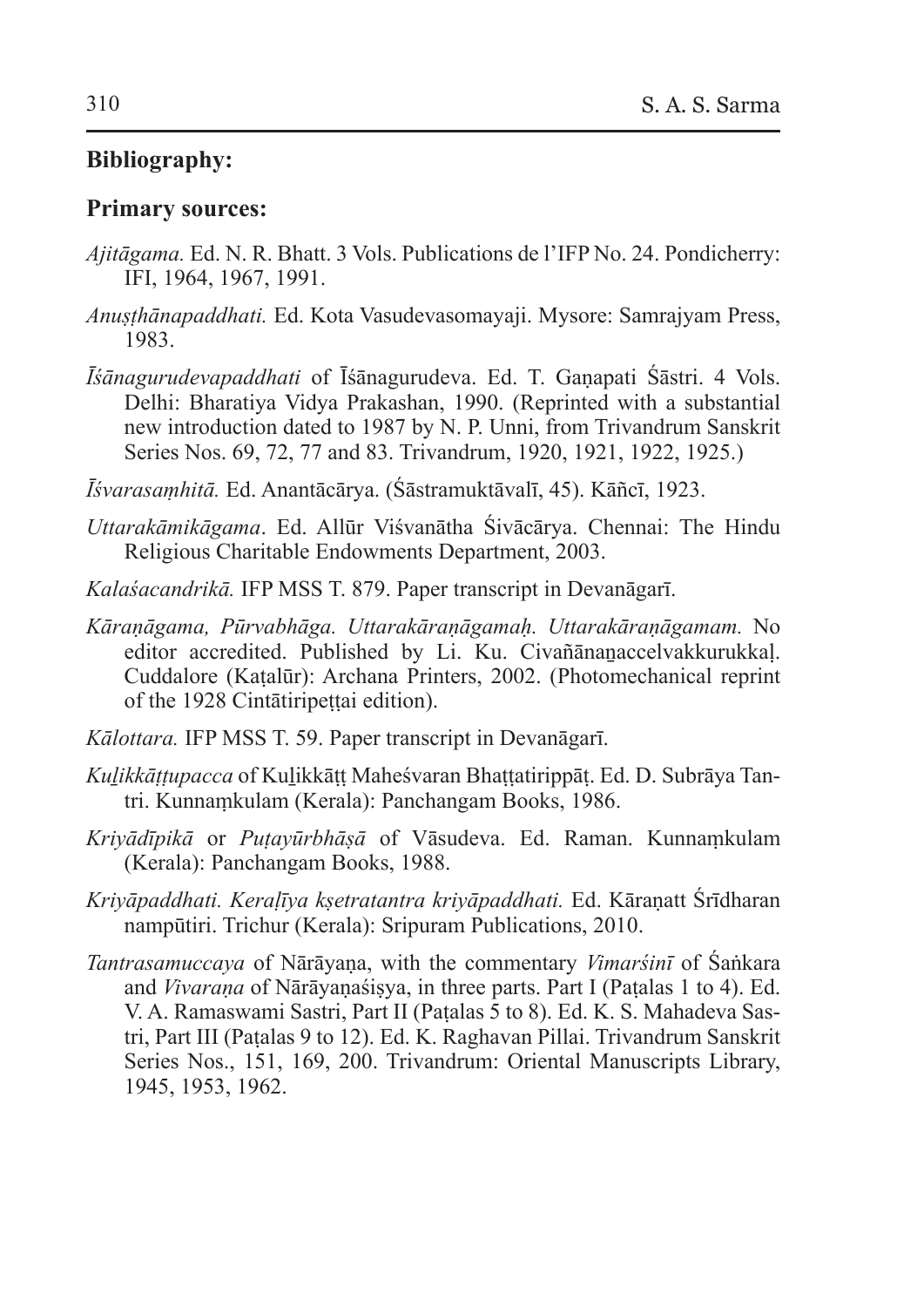- *Tantrasamuccaya* of Nārāyaṇa with the Malayalam translation in three volumes, by K. P. C. Anujan Bhattatirippad. Kunnamkulam (Kerala): Panchangam Books, 1989. 1991, 1992.
- *Tantrasamuccaya* of Nārāyaṇa*,* with the commentary *Vimarśinī of* Śaṅkara. Ed. T. Ganapati Śāstri. Delhi: Nag Publishers, 1990. (Reprinted with a new introduction by N. P. Unni, from Trivandrum Sanskrit Series Nos. 67 and 71. Trivandrum, 1919, 1921.)
- *Dīptāgama.* Eds. Marie-Luce Barazer-Billoret, Bruno Dagens and Vincent Lefèvre in collaboration with S. Sambandha Śivācārya. 3 Vols. Collection Indologie 81. Pondicherry: IFI, 2004, 2007 and 2009.
- *Puṭayūrbhāṣā,* see *Kriyādīpikā.*
- *Pradyota*, a commentary on *Prayogamañjarī*, by Trivikrama. Oriental Research Institute and Manuscripts Library. Trivandrum Ms T. 413. Paper transcript in Devanāgarī.
- *Prayogamañjarī* of Ravi. Ed. Si. Ke. Rāman Nampiyar with Ke.Acyutappotuvāḷ. Tripunithura: Sanskrit College, 1953–4.
- *Br̥hatkālottara.* MS NGMPP Reel No. A43/1, A42/8*.*
- *Makuṭāgama.* Ed. C. Svāmināthaśivācārya. Madras: South Indian Archakar Association, 1977.
- *Mahotsavavidhi* of Aghoraśiva. Ed. Alagappa Mudaliyar. Chennai: Sivajnanabodha Press, 1910.
- *Mahotsavavidhi* of Aghoraśiva*.* see also Davis, Richard H.
- *Mahotsavavidhikrama Āgamaśekhara*. see *Mahotsavavidhi* of Aghoraśiva (Alagappa Mudaliyar Ed.).
- *Rauravāgama.* Ed. N. R. Bhatt. 3 Vols. Publications de l'IFI No. 18. Pondicherry: IFI, 1961, 1972 and 1988.
- *Viṣṇusaṃhitā* of Sumati. Ed. T. Gaṇapati Śāstri, Delhi: Nag Publishers, 1991. (Reprinted with a new introduction by N. P. Unni, from Trivandrum Sanskrit Series No. 85, Trivandrum, 1925.)
- *Śaivāgamanibandhana.* IFP MSS T. 379. Paper transcript in Devanāgarī.
- *Sāmrājyalakṣṃīpīṭhikā.* Ed. K. Vasudeva Sastri and K. S. Subramanya Sastri. Tanjore Saraswathi Mahal Series No. 58. Tanjore: T. M. S. S. M. Library, 1952.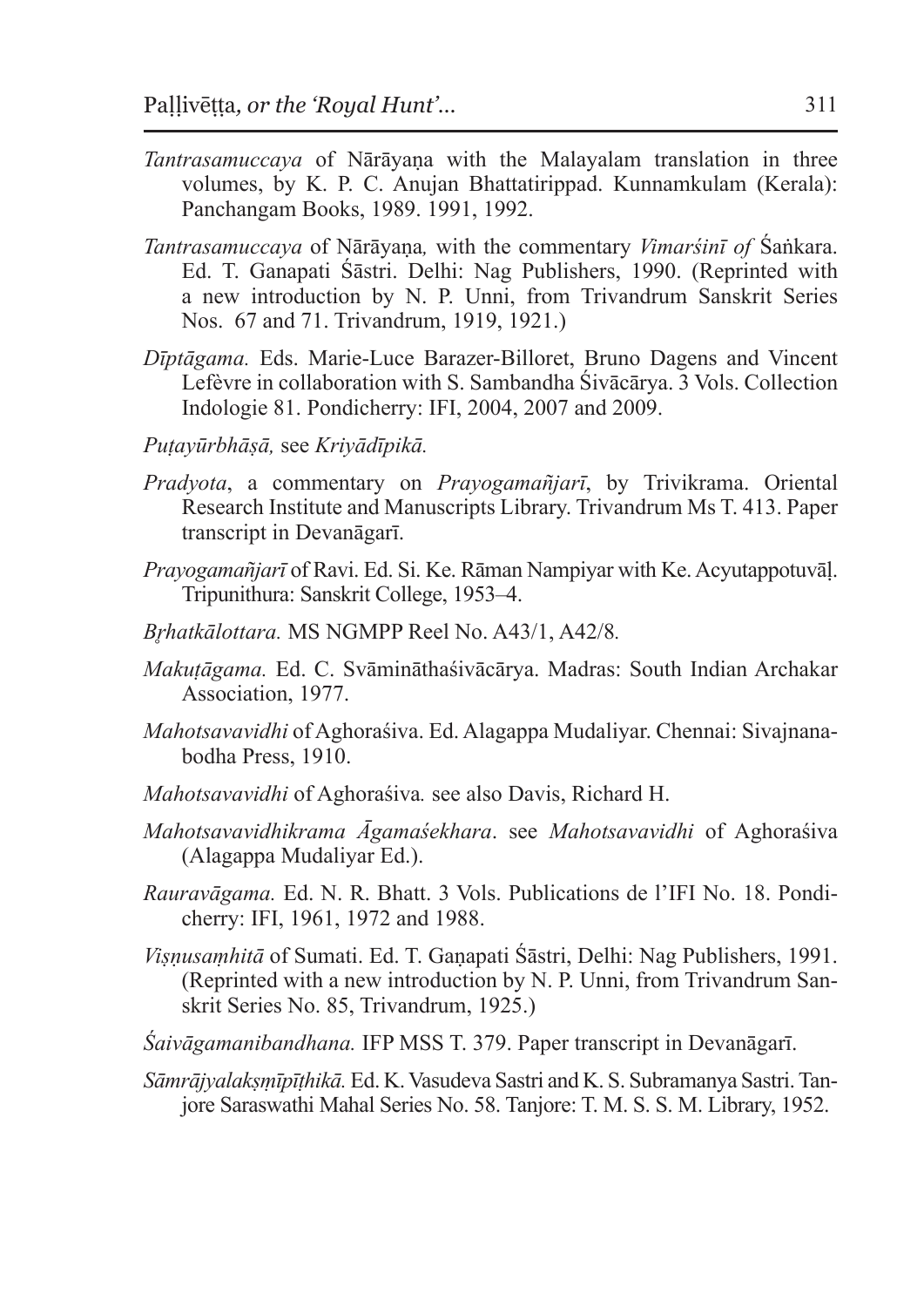- *Suprabhedāgama.* Printed by Mayilai-Alakappa Mudaliyār (no editor accredited). Madras (Cintātiripēeṭṭai): Civañānapotayantracālai, 1908 (Kaliyuga 5009).
- *Sūkṣmāgama.* Ed. S. Sambandhaśivācārya and T. Ganesan. Volume I. Collection Indologie 114. Pondicherry: IFP/EFEO, 2010.
- *Somaśambhupaddhati, see* Brunner 1963, 1968, 1977, 1998.
- *Syānadūrapuravarṇanaprabandha of Svāti Tirunāḷ.* Ed. V.S. Sharma. In: *Sri Swati Tirunal His Life and Works.* Kottayam: National Book Stall, 1985.

#### **Epigraphical Sources:**

Annual Reports on Indian Epigraphy. (1918–1921).

#### **Secondary Sources:**

- Barazer-Billoret, M-L. 1999*. La grande fête du temple* (*mahotsava*) *d'après les āgama śivaïtes.* Thesis submitted to the Université de la Sorbonne Nouvelle, Paris.
- Bayi, Aswathi Thirunal Gouri Lakshmi 1995. *Sree Padmanabha Swamy Temple*. Bombay: Bharatiya Vidya Bhavan.
- Brunner, H. (Ed. and trans.). 1963, 1968, 1977, 1998. *Somaśambhupaddhati*. 4 vols: *Première Partie. Le rituel quotidien dans la tradition śivaïte de l'Inde du Sud selon Somaśambhu*; *Deuxième Partie. Rituel Occasionnels dans la tradition śivaïte de l'Inde du Sud selon Somaśambhu I*: *Pavitrārohaṇa, Damanapūjā et Prāyaścitta*; and *Troisième Partie. Rituels occasionels dans la tradition śivaïte de l'Inde du Sud selon Somaśambhu II*: *dīkṣā, abhiṣeka, vratoddhāra, antyeṣṭi, śrāddha*; and *Rituels dans la tradition sivaïte selon Soma- śambhu. Quatrième partie*: *rituels optionnels*: *pratiṣṭhā.* Publications de l'IFI No. 25. Pondicherry: IFI.
- Davis, R. H. 1992. Aghoraśiva's Background. In: *The Journal of Oriental Research*, 56–62 (1986–1992), [Dr. S. S. Janaki Felicitation Volume]: 367–378.
- Davis, R. H. (2010). *A Priest's Guide for the Great Festival. Aghoraśiva's Mahotsavavidhi.* Translated with Introduction and Notes. Oxford: Oxford University Press.
- Ganesan, T. 2005. *Śaiva Festival Calendar.* Lecture*,* Université de la Sorbonne Nouvelle, Paris*.*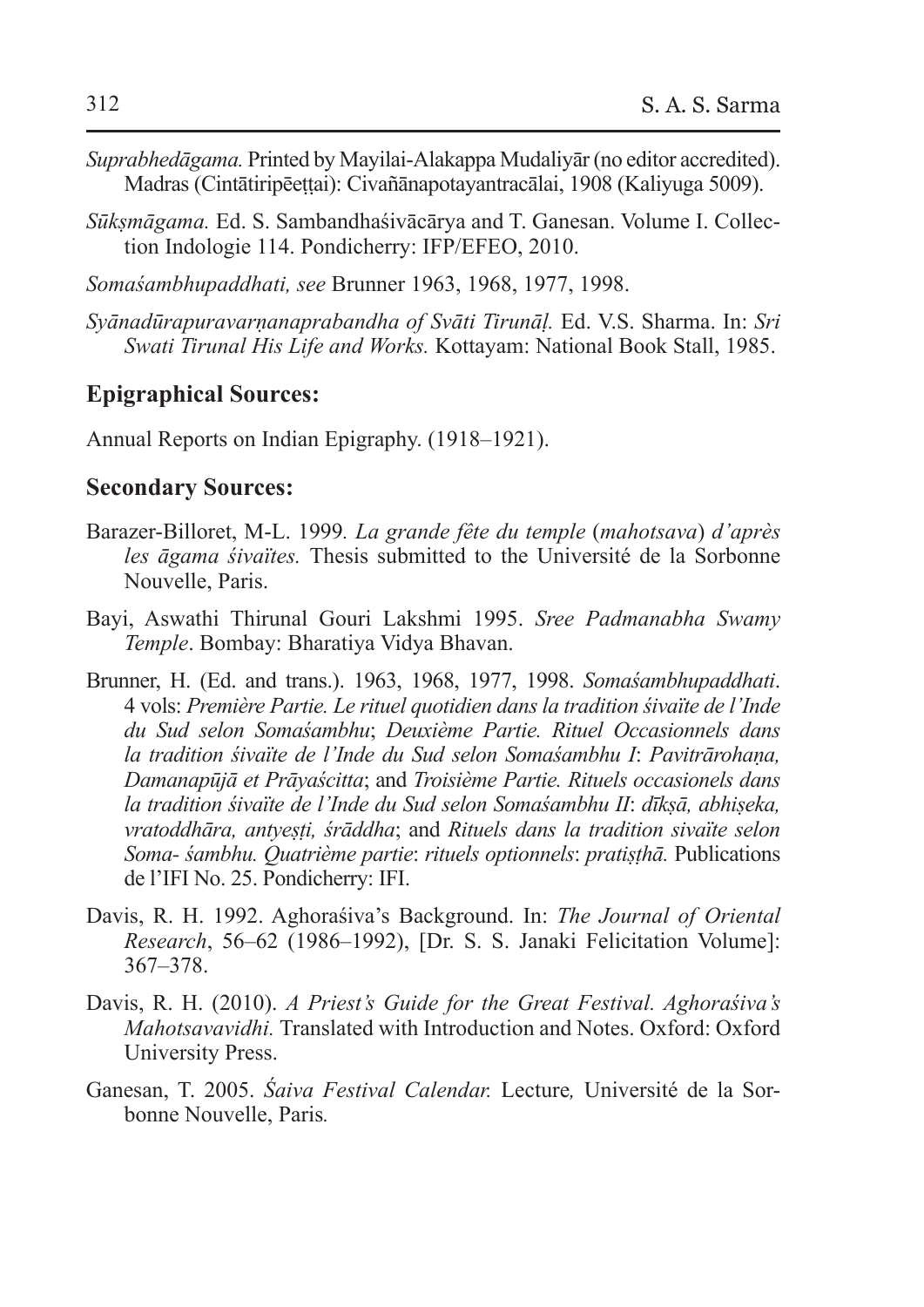- Goodall, D. 2004. *The Parākhyatantra, a scripture of the Śaiva Siddhānta*. A critical edition and annotated translation. Collection Indologie 98. Pondicherry: IFP/EFEO.
- Heesterman, J. C. 1957. *The ancient Indian royal consecration: The Rājasūya described according to the Yajus texts and annotated*. Netherlands: Mouton & Co.
- L'Hernault, F. and M-L. Reniche. 1999. *Tiruvannamalai. Un lieu saint śivaïte du Sud de l'Inde*. 3. *Rites et fêtes*. Publications de l'EFEO 156.3. Paris: École française d'Extrême-Orient.
- Matsubara, M. 1994. *Pāñcrātra Saṃhitā-s & early Vaiṣṇava theology*: *with a translation and critical notes from chapters on theology in the Ahirbudhnya Saṃhitā*. Delhi: Motilal Banarsidass.
- Sambasivan, M. 2014. Padmanābhasvāmi kṣetravum murajapavum lakṣadīpamahotsavavuṃ (in Malayalam). In: *Lakṣadīpam* 2014*:* 116– 117. Trivandrum: Akshara offset*.*
- Sarma, S. A. S. 2009. The Eclectic Paddhatis of Kerala. In: *Indologica Taurinensia*: Official organ of the International Association of Sanskrit Studies, 35: 319–340.
- Sarma, S. A. S. 2012. Harmony and Conflicts between the *Śaiva* and *Vaiṣṇava* systems—The South Indian scenario. In: *Darśanasudhā* (*Prof. T. K. Narayanan Felicitation Volume*). Calicut: University of Calicut.
- Sarma, S. A. S. (Forthcoming). The Travancore Royal Family's Imperial Servitude to the Lord of the Srī Padmanābhasvāmī Temple in Trivandrum. In: *The Archaeology of Bhakti*, Vol. II. Pondicherry: IFP/EFEO.
- Seth, P. 2009. *Heaven on Earth: The Universe of Kerala's Guruvayur temple*. New Delhi: Niyogi Books.
- Sharma, V. S. 1985. *Sri Swati Tirunal*: *His Life and Works*. Kottayam: The National Book Stall.
- Tamil Lexicon. 6 vols. Madras: University of Madras, 1926–1936; Supplement, 1938; reprint, 1982.
- Unni 1990. See *Tantrasamuccaya* of Nārāyaṇa.
- Viraraghavacharya, T. K. T. 1954. *History of Tirupati* (*The Tiruvengadam Temple*), Vol. II (1450–1830 A.D.). Tirupati: Tirumalai-Tirupati Devasthanams.